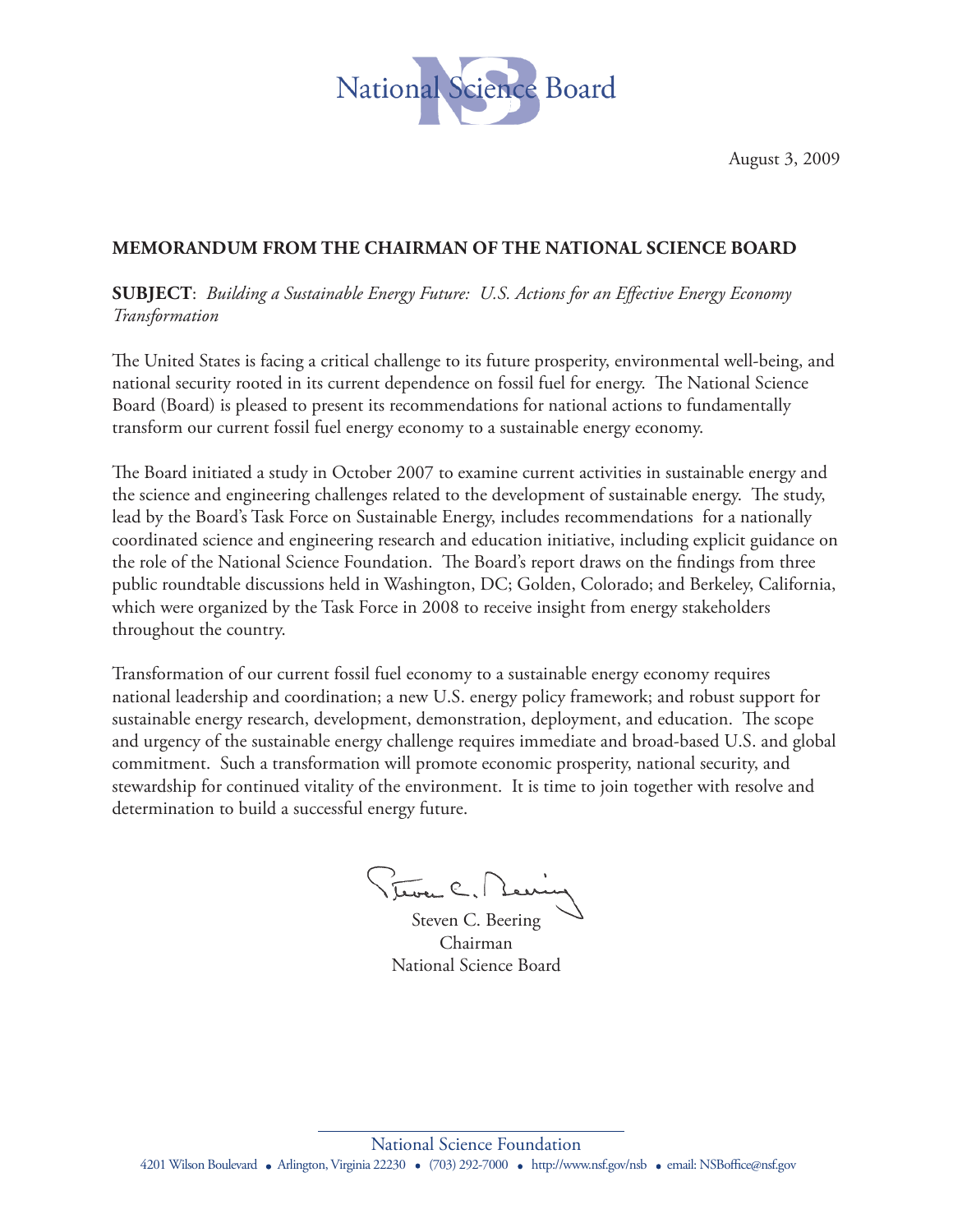## **Acknowledgments**

The National Science Board appreciates the numerous individuals and organizations who contributed to the work of the Board's Task Force on Sustainable Energy. Lists of distinguished participants and speakers involved in roundtable discussions with the Task Force are provided in Appendixes C through E.

We are particularly grateful for the hospitality and efforts with the Board-sponsored roundtable discussions from staff members at the National Renewable Energy Laboratory (NREL) and at the University of California, Berkeley (UC Berkeley). We offer special thanks to David Glickson and Ivilina Thornton at NREL; and to David Trinkle, Mary Barnum, and Natalie Lui at UC Berkeley. We are especially indebted for contributions and expertise from Douglas Arent, Robert Noun, and Don Gwinner at NREL; and National Science Foundation staff members Robert O'Connor, Division of Social and Economic Sciences; Trung Van Nguyen, Energy for Sustainability Program; and Lisa-Joy Zgorski, Office of Legislative and Public Affairs.

The National Science Board Office provided essential support to the work of the Task Force. Especially deserving of recognition are: Tami Tamashiro as Executive Secretary of the Task Force, for her thoughtful and diligent work throughout the duration of this project; Jennie Moehlmann and Jean Pomeroy, for policy oversight and guidance; Pamela McKinley, for managerial support of roundtable discussions; Jennifer Richards, for support of roundtable discussions and editorial support on report drafts; Annette Douglas, for roundtable discussion support; and Ann Ferrante, for editorial and publishing support.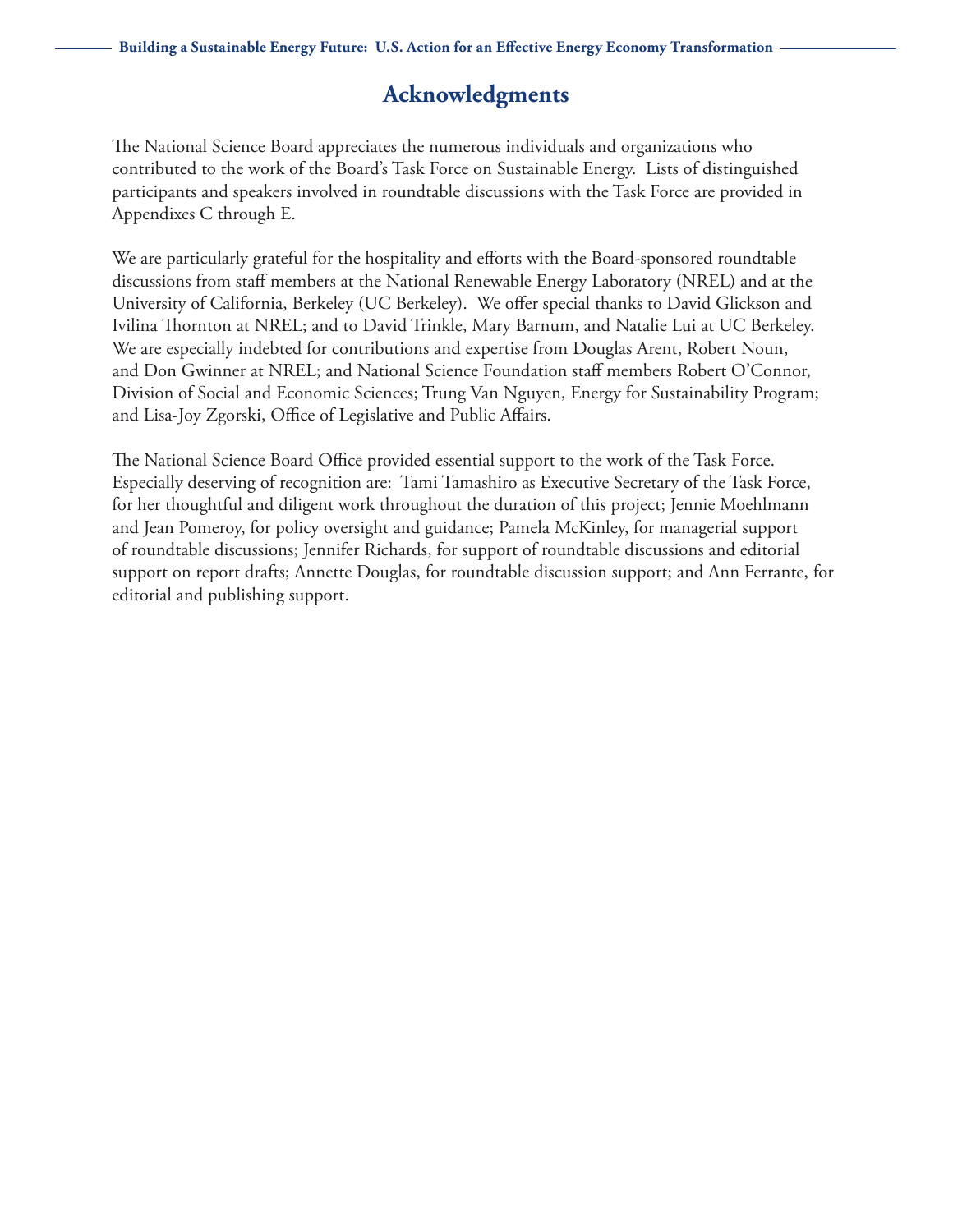# **Executive Summary**

The United States faces a critical challenge to transform our current fossil fuel based energy economy to a stable and sustainable energy economy. This transformation must be achieved in a timely manner to increase U.S. energy independence, enhance environmental stewardship and reduce energy and carbon intensity, and generate continued economic growth. In this report, the National Science Board (Board) offers key findings, recommendations to the U.S. Government, and guidance to the National Science Foundation (NSF). Collectively, these actions will initiate and sustain a transformation to a sustainable energy economy. The following six topics of key findings support and form the basis of the Board's recommendations and guidance:

- *Finding 1: U.S. Government leadership and coordination*: A comprehensive coordinated Federal strategy is required for sustainable energy initiatives.
- *Finding 2: R&D investment*: Private and Federal support for sustainable energy R&D is inadequate.
- *Finding 3: Policy development*: The U.S. energy economy is carbon-intensive and does not adequately value the environment as a public good.
- *Finding 4: Energy education and workforce*: Human capital development in the sustainable energy sector is vital.
- *Finding 5: Global cooperation*: Limited international engagement and collaboration inhibits progress on sustainable energy solutions.
- *Finding 6: Energy awareness and action*: Strong public consensus and support for sustainable energy actions are needed to achieve a national transformation to a sustainable energy economy.

The Board makes the following overarching priority recommendation and six component recommendations to the U.S. Government:

### *Priority Recommendation*

**The U.S. Government should develop, clearly define, and lead a nationally coordinated research, development, demonstration, deployment, and education (RD3E) strategy to transform the U.S. energy system to a sustainable energy economy that is far less carbon intensive.**

*Recommendation 1: Lead a Coordinated RD3E Strategy in Sustainable Energy*

- • Establish a leadership body to coordinate all Federal activities in sustainable energy
- Provide a leading example by adopting sustainable energy measures and analyses throughout the U.S. Government
- • Organize and coordinate energy RD3E activities across the United States to link fundamental scientific discoveries with technological innovation

### *Recommendation 2: Boost Research and Development (R&D) Investment*

- Increase Federal investment in sustainable energy R&D
- Facilitate innovation by encouraging investment in research and commercialization of sustainable energy technologies across all economic sectors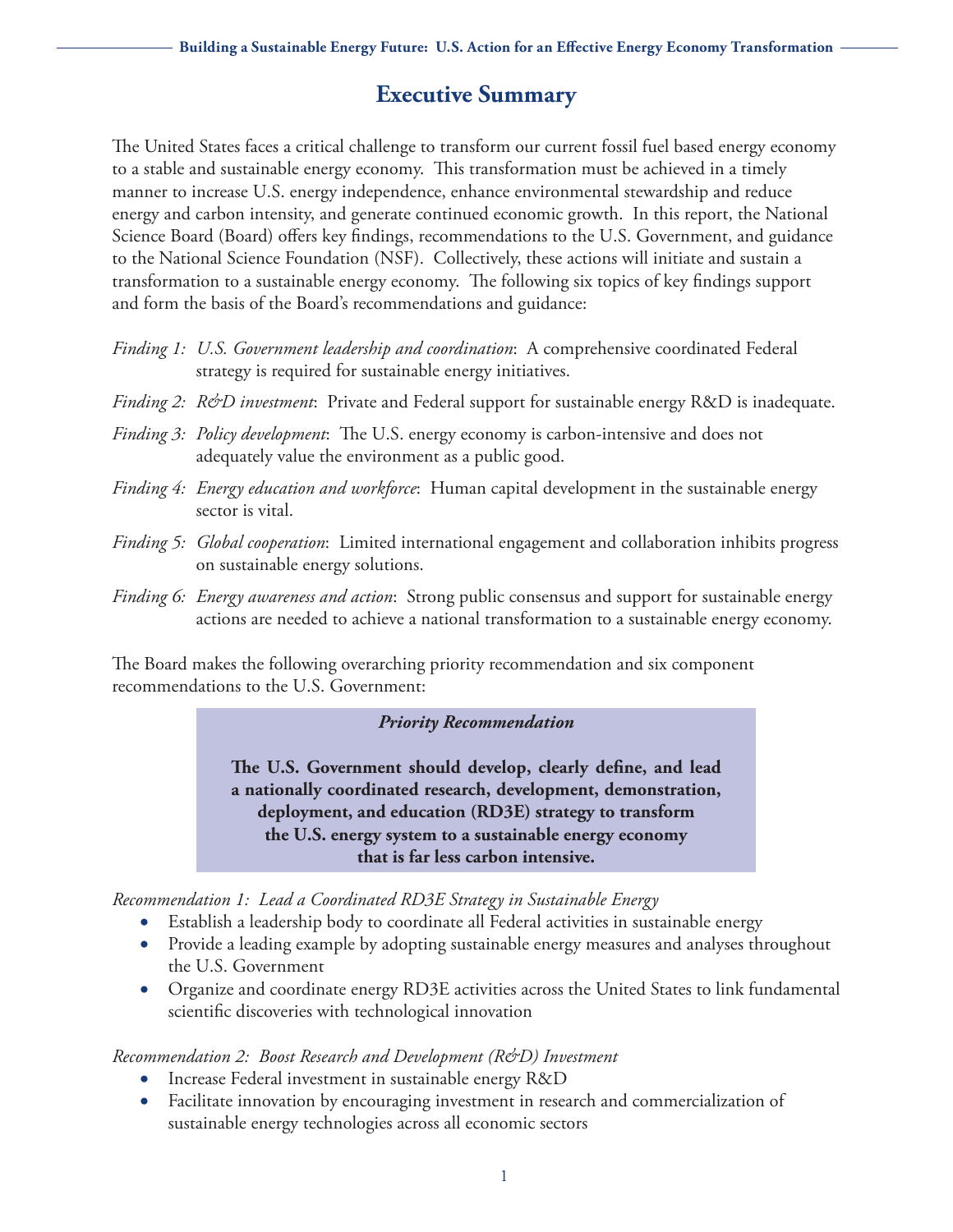#### *Recommendation 3: Facilitate Essential Policies*

- Consider stable policies that facilitate discovery, development, deployment, and commercialization of sustainable energy technologies
- Accelerate adoption and commercialization of sustainable energy technologies

#### *Recommendation 4: Support Education and Workforce Development*

- Bolster science and technology education related to sustainable energy at all levels
- Bolster workforce training in sustainable energy-related fields

#### *Recommendation 5: Lead Globally*

- Engage in global cooperation for sustainable energy strategies
- Reduce barriers to cross-national collaboration in sustainable energy-related research

#### *Recommendation 6: Promote Public Awareness and Action*

• Inform consumers and motivate the public to actively seek out, invest in, and implement energy-saving practices and technologies

In support of a nationally coordinated sustainable energy RD3E strategy, the Board offers the following primary and component guidance to NSF:

## *Priority Guidance for NSF*

## **The National Science Foundation (NSF) should continue to increase emphasis on innovation in sustainable energy technologies and education as a top priority.**

- *Guidance 1*: Coordinate and enhance sustainable energy activities with other Federal agencies and throughout NSF headquarters
- *Guidance 2*: Strengthen systems approaches in research programs that focus on issues for a sustainable energy economy
- *Guidance 3*: Strengthen science and engineering partnerships among states, universities, the private sector, and international entities
- *Guidance 4*: Support education and workforce development to train students, researchers, teachers, and technicians for a sustainable energy economy
- *Guidance 5*: Collaborate internationally through the NSF Office of International Science and Engineering and in partnership with the U.S. Agency for International Development
- *Guidance 6*: Promote public awareness and action through programs for students, NSF-funded researchers, and the public

The United States can promote a sustainable energy economy through creation of a nationally coordinated sustainable energy RD3E strategy. This strategy would provide Federal leadership and coordination, boost public and private investment in sustainable energy RD3E, construct essential policies to facilitate innovation in sustainable energy, build human capital, engage in international cooperation, and promote public awareness and action. With resolve and invigorated initiative, the United States is positioned to successfully build and support a sustainable energy future.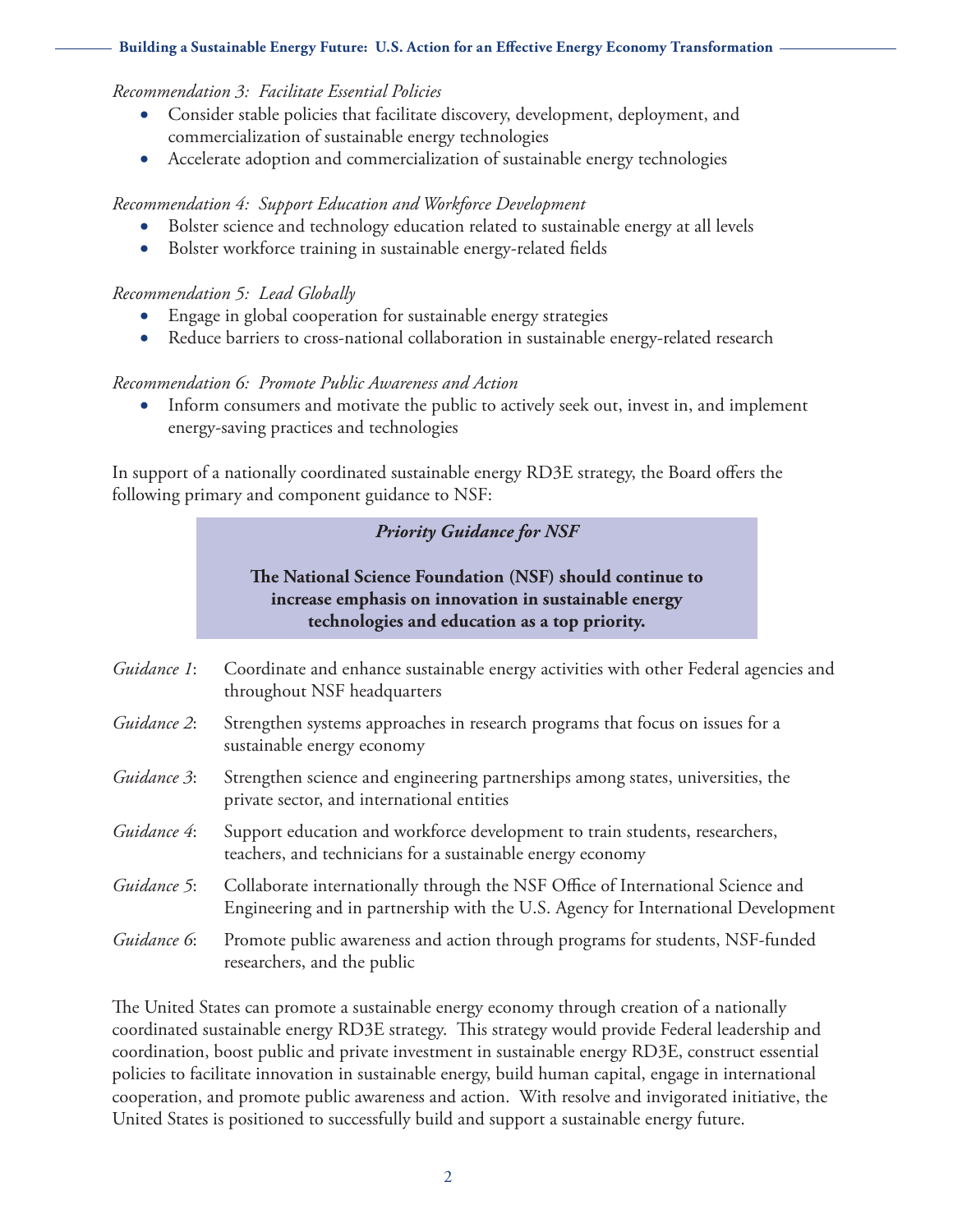# **Introduction**

Transformation of the U.S. fossil fuel-based energy economy to a sustainable energy economy is a critical grand challenge facing the Nation today. This transformation will require national leadership and coordination, a new U.S. energy policy framework, and robust support for sustainable energy RD3E. Together, these approaches will promote our national security through increasing U.S. energy independence, ensure environmental stewardship and reduce energy and carbon intensity,<sup>1</sup> and generate continued economic growth through innovation in energy technologies and expansion of green jobs.

Sustainability is defined as meeting present needs without compromising the ability of future generations to meet their own needs.<sup>2</sup> Within the context of sustainability, the term "sustainable energy" is broadly defined in this report. Sustainable energy includes a wide range of clean, equitable, reliable, renewable, secure, and economically viable energy strategies and solutions that value environmental and ecosystem stewardship. Sustainable and clean energy sources also have significantly lower total and per unit greenhouse gas emissions, reduce U.S. dependence on imported energy sources, and are affordable and available in sufficient quantity to enable continued economic and social development.

Achieving a sustainable energy economy requires both near- and long-term actions. Urgent nearterm actions include: developing mechanisms for conserving energy; encouraging and implementing energy efficiency improvements; and identifying, developing, demonstrating, and deploying both existing and emerging sustainable energy technologies. The near-term, multi-pronged actions should be capable of supporting continued economic growth, manifesting proper stewardship of the environment, and adapting to future environmental conditions as necessary. Long-term needs include: understanding and applying the basic science related to climate and the carbon cycle, accelerating innovation in sustainable energy technologies and facilitating their transfer into the marketplace, exploring the potential of new materials for better energy storage and conversion from one form to another, and educating and training a workforce with the skills needed in the new energy economy. These efforts require robust support for science and engineering research related to sustainable energy, as well as significant attention to the economic, social, and environmental impacts of energy technologies.

## **U.S. Energy Supply**

U.S. energy supply has varied throughout the Nation's history. During the Nation's formative years, wood was the primary energy source used. Around 1885, coal surpassed wood as the preeminent energy supply produced in the United States, and coal was in turn replaced by petroleum in the middle of the 20th century. The United States produced its own energy supply until the late 1950s, when energy consumption began to outpace domestic production.3 Over the past 40 years, imports of crude oil and refined petroleum products have constituted an increasing share of the growing supply of petroleum required to meet U.S. demand.

Today, 85 percent of the U.S. energy supply comes from the combustion of fossil fuels (e.g., oil, natural gas, and coal).<sup>4</sup> Nuclear electric power provides 8 percent of the U.S. energy supply,<sup>5</sup> and energy derived from water (hydroelectric), geothermal, wind, sun (solar), and biomass account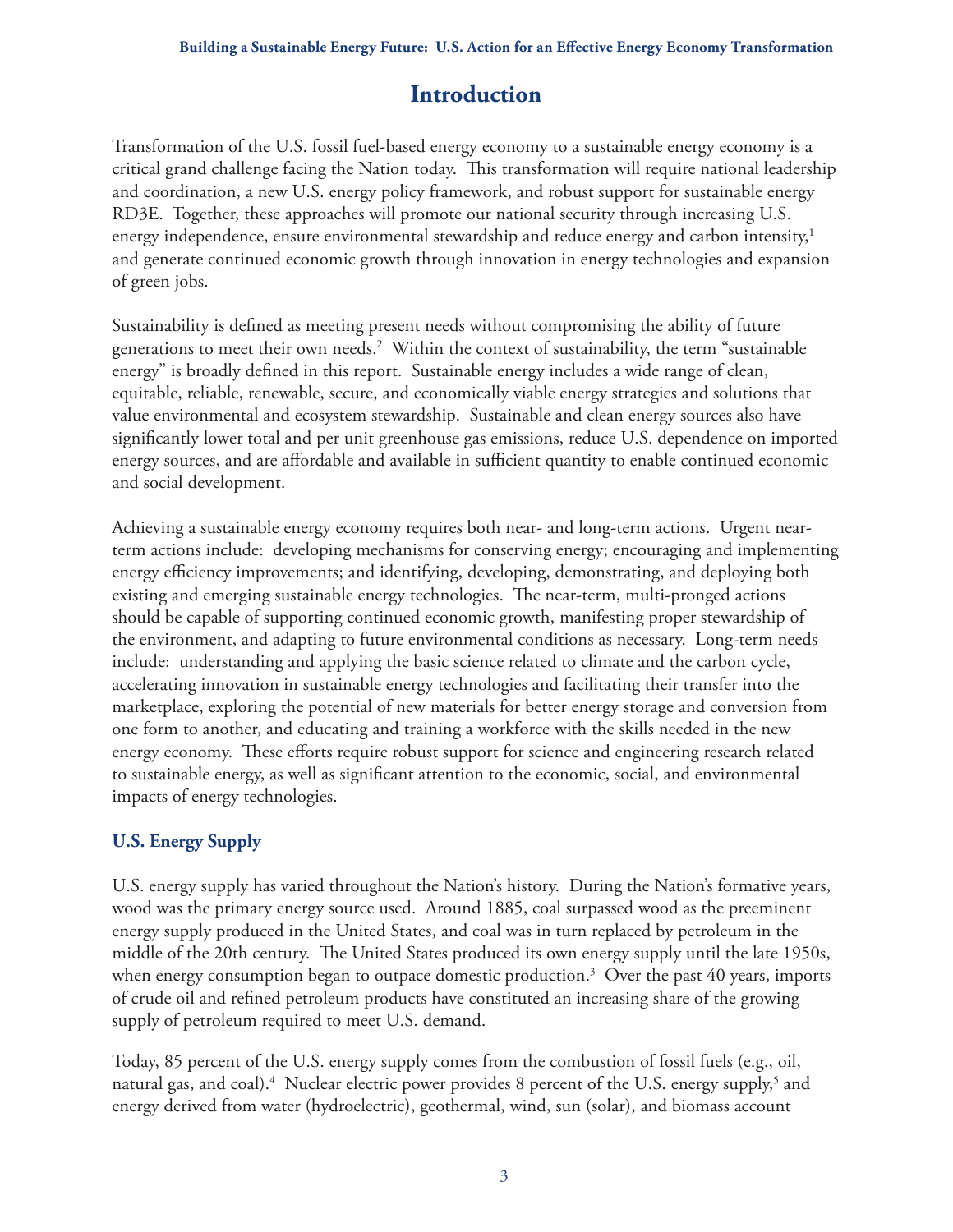for the remaining 7 percent of the energy supply. $\rm^6$  Dramatic advances and investment in the production, storage, and distribution of U.S. sustainable energy sources are needed to increase the level of sustainable energy supplies. $7$ 

#### **U.S. Energy Consumption**

U.S. energy consumption varies by economic sector and by energy source. About one-third of energy delivered in the United States is consumed by the industrial sector, and one-half of that amount is consumed by three industries (bulk chemicals, petroleum refining, and paper products). The transportation sector accounts for the second highest share of total end-use consumption at 29 percent, followed by the residential sector at 21 percent and the commercial sector at 18 percent. $^8$ 

Across all sectors, petroleum is the largest primary energy source at around 40 percent, followed by natural gas (23 percent), coal (22 percent), nuclear electric power (8 percent), and renewable energy (7 percent).<sup>9</sup> The transportation sector has historically consumed the most petroleum, with its petroleum consumption dramatically increasing over the past few decades. In 2007, petroleum accounted for 95 percent of the transportation sector's energy consumption.<sup>10,11</sup>

#### **Vision for a Sustainable Energy Future**

The imperative to build a sustainable energy future is primarily based on three urgent priorities that should collectively drive the transformation toward a sustainable energy future. The three priorities are to:

- promote national and economic security by increasing U.S. energy independence,
- enhance environmental stewardship and reduce energy and carbon intensity, and
- generate continued economic growth through innovation in energy technologies and expansion of green jobs.

One priority for a sustainable energy economy is to promote national and economic security by increasing U.S. energy independence. The United States imported about 58 percent of the petroleum it consumed during 2007.<sup>12</sup> U.S. reliance on foreign oil sources places the national transportation sector and economy at risk of supply disruptions. Increasing U.S. energy independence will help to ensure a reliable supply of energy resources and more control over price volatility.

Equally important, there is an urgent imperative to enhance environmental stewardship and reduce energy and carbon intensity in a new sustainable energy economy. Global atmospheric concentrations of greenhouse gases (e.g., carbon dioxide, methane, and nitrous oxide) have increased since 1750.<sup>13</sup> Global increases in atmospheric carbon dioxide concentrations are due primarily to fossil fuel use; energy-related carbon dioxide emissions accounted for more than 80 percent of total U.S. greenhouse gas emissions in 2007.<sup>14</sup> The Summary for Policy Makers of the Fourth Assessment Report of the Intergovernmental Panel on Climate Change (IPCC) notes that most of the observed increase in global average temperatures since the mid-20th century is very likely<sup>15</sup> due to the observed increase in anthropogenic greenhouse gas concentrations. Utilizing sustainable energy sources, deploying energy-efficient technologies, and reducing energy consumption<sup>16</sup> will help reduce both greenhouse gas emissions and the impact of climate changes.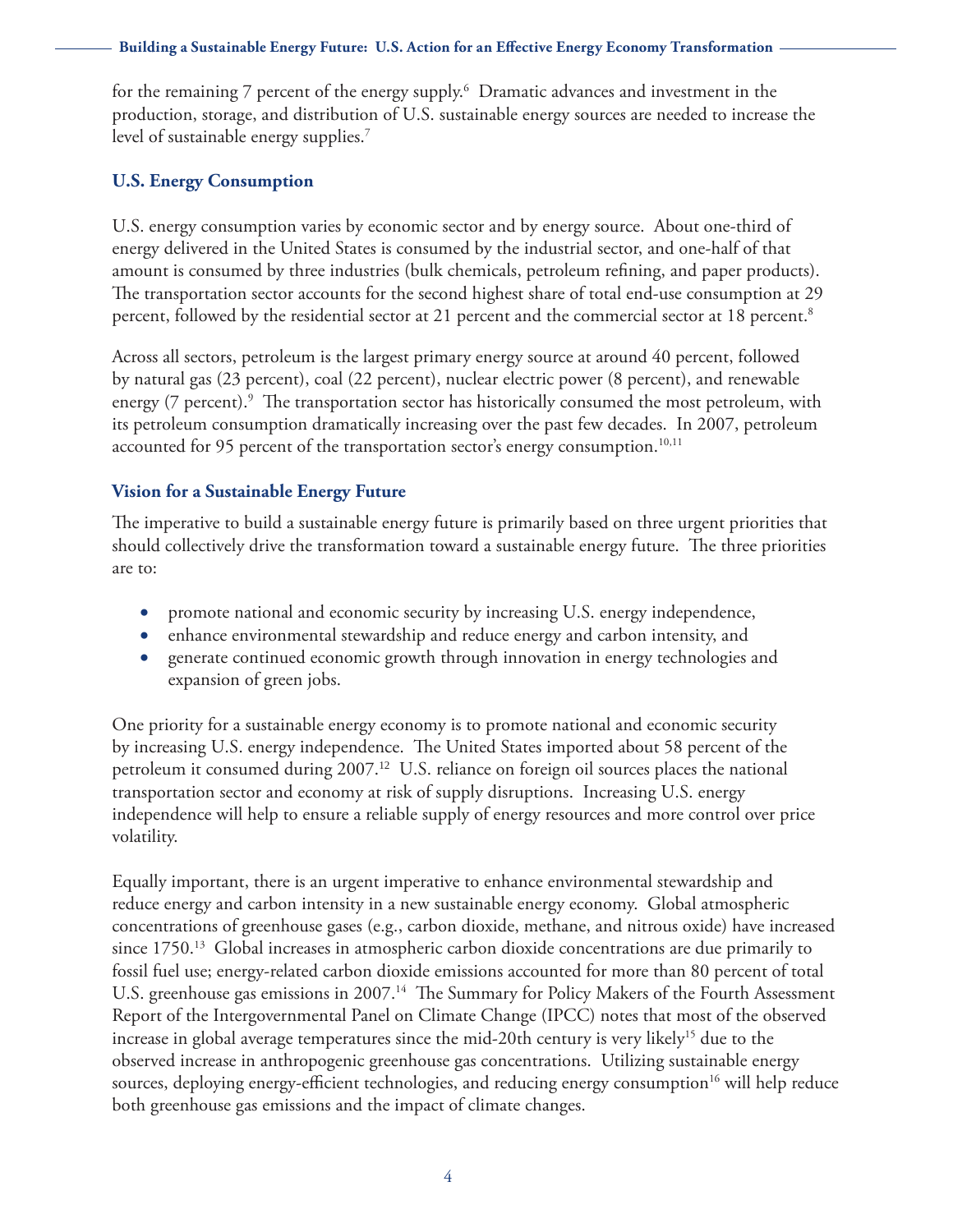Third, investment in a sustainable energy future will enable economic growth and spur job creation in the United States and in other countries. Ensuring continued economic growth requires identifying and developing sustainable energy sources and efficient storage and delivery systems, while paying close attention to environmental impacts and climate change. Also, investments in human capital must be increased throughout the sustainable energy economy, from educational institutions to the private sector.

## **Process for Producing the Report**

In October 2007, the Board established the Task Force on Sustainable Energy (Task Force) to examine ways that the U.S. Government could address the science and engineering (S&E) challenges related to building a sustainable energy economy in the United States. The Board charged the Task Force with developing recommendations for stakeholders on a national research and education initiative on sustainable energy, with a specific emphasis on defining NSF's role in carrying out the initiative.

To accomplish the Board's goals, the Task Force organized three public roundtable discussions in 2008 in Washington, DC; Golden, Colorado; and Berkeley, California. Participants included Board Members; representatives from the scientific community, NSF, and other pertinent Federal agencies involved in energy-related research; and stakeholders from academia, industry, and nongovernmental organizations. The Task Force examined current activities in sustainable energy and explored possibilities for developing a long-term, coordinated, inter-agency strategy to achieve a sustainable energy future for the United States.<sup>17</sup>

This report contains key findings, recommendations to the U.S. Government, and guidance to NSF, based on the work of the Task Force. Collectively, these recommendations and NSF guidance build a RD3E strategy in sustainable energy that, if implemented, would catalyze the transformation to a secure, environmentally responsible, and sustainable U.S. energy economy. This national RD3E strategy must include U.S. Government leadership and commitment, strong enabling policies to promote favorable market conditions, robust and long-term stability for sustainable energy research, support for education and workforce development, international engagement, and public awareness and action.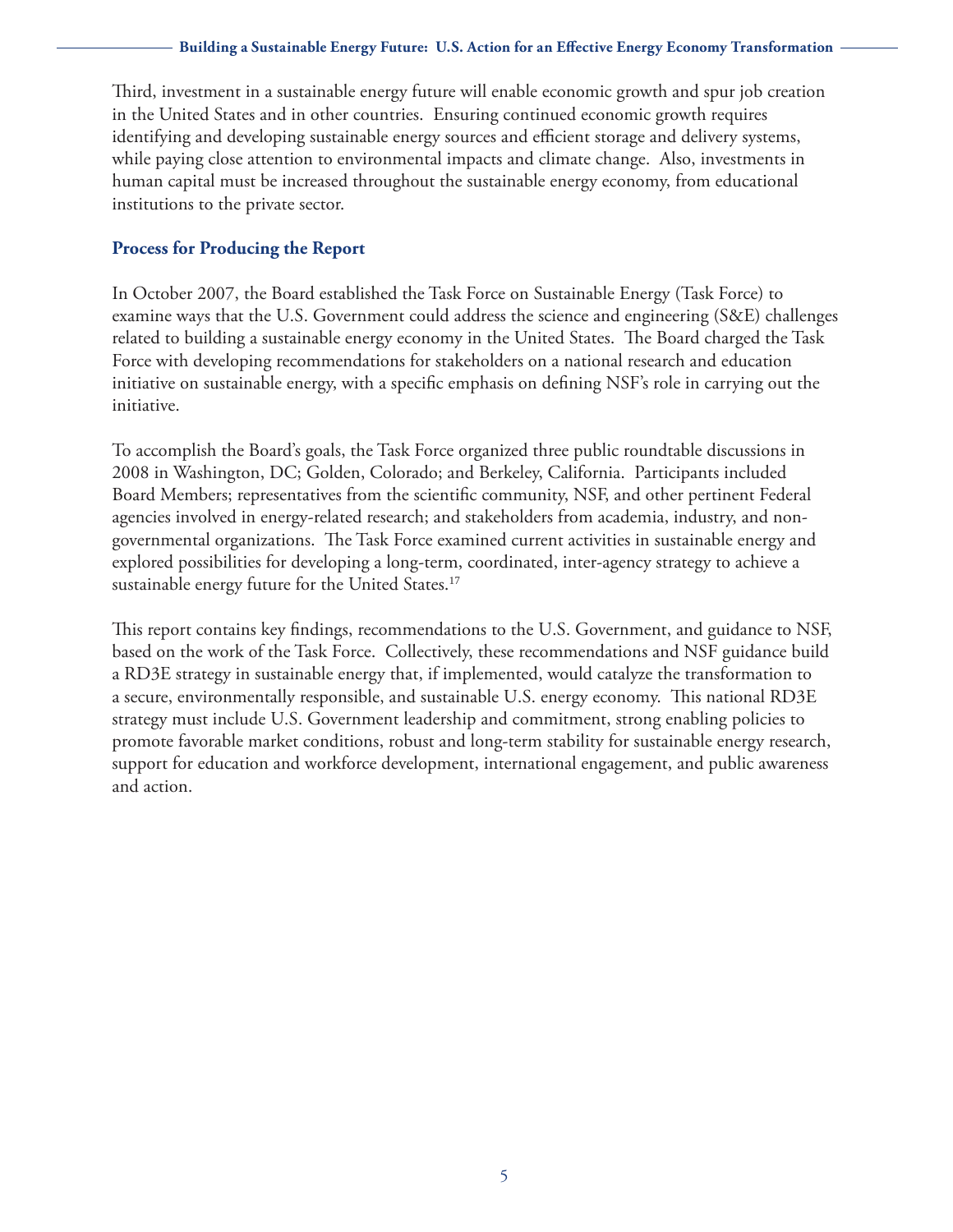# **Key Findings**

The U.S. Government should lead a coordinated effort to substantially increase and leverage Federal and private sector investment in sustainable energy research and development (R&D). This effort must establish policies that enable market conditions favorable for the development and widespread deployment of sustainable energy sources and technologies, educate and train a workforce to address energy challenges, and advocate energy efficiency and energy conservation measures both in the marketplace and among private citizens. These actions, taken together in a coordinated effort, will foster the transformation to a sustainable energy economy that values and rewards sustainable and clean energy solutions. U.S. Government leadership must be coupled with active cooperation among the public and private sectors.

Six key findings informed the recommendations to the U.S. Government and guidance to NSF offered in this report.

#### **Finding 1: U.S. Government Leadership and Coordination**

*Current Status:* Currently, there is no comprehensive coordinated strategy for sustainable energy initiatives at the Federal level, and energy RD3E activities are not well coordinated across the country. Federal agencies also have not made significant progress in adopting energy efficiency and conservation measures in their own operations.

*Goal:* **A forward-looking, long-term, coordinated strategy for achieving a stable, sustainable, and clean energy future.** The strategy must substantially increase investment in sustainable energy RD3E, establish appropriate policies to facilitate development and widespread deployment of sustainable energy sources and technologies, educate and train a workforce to address energy challenges, advocate energy efficiency and energy conservation measures, and upgrade national energy infrastructure (e.g., modernizing the national electricity grid and ground transportation system). The national strategy must include and readily adopt opportunities for efficient energy usage, storage and distribution. The national sustainable energy strategy should benefit from lessons learned from individual states' experiences in sustainable energy efforts. For example, California estimates that it reduced annual electricity use by 15 percent in 2003 through adopting efficiency measures for utilities and standards for buildings and appliances.<sup>18</sup>

### **Finding 2: R&D Investment**

*Current Status:* Within the current policy environment, the level of Federal support for sustainable energy R&D is inadequate to meet the scale, scope, and urgency of the challenges of achieving sustainable energy solutions. Historically, U.S. energy policies and the level of investment in sustainable energy R&D have not resulted in the scale of market development and deployment of sustainable energy sources and technologies needed to address the energy challenges faced by the Nation. The unique circumstances of the energy problem – attempting to transform an already established sector and market – would require active attention to all stages along the R&D spectrum: basic research, applied research, development, and market commercialization and deployment.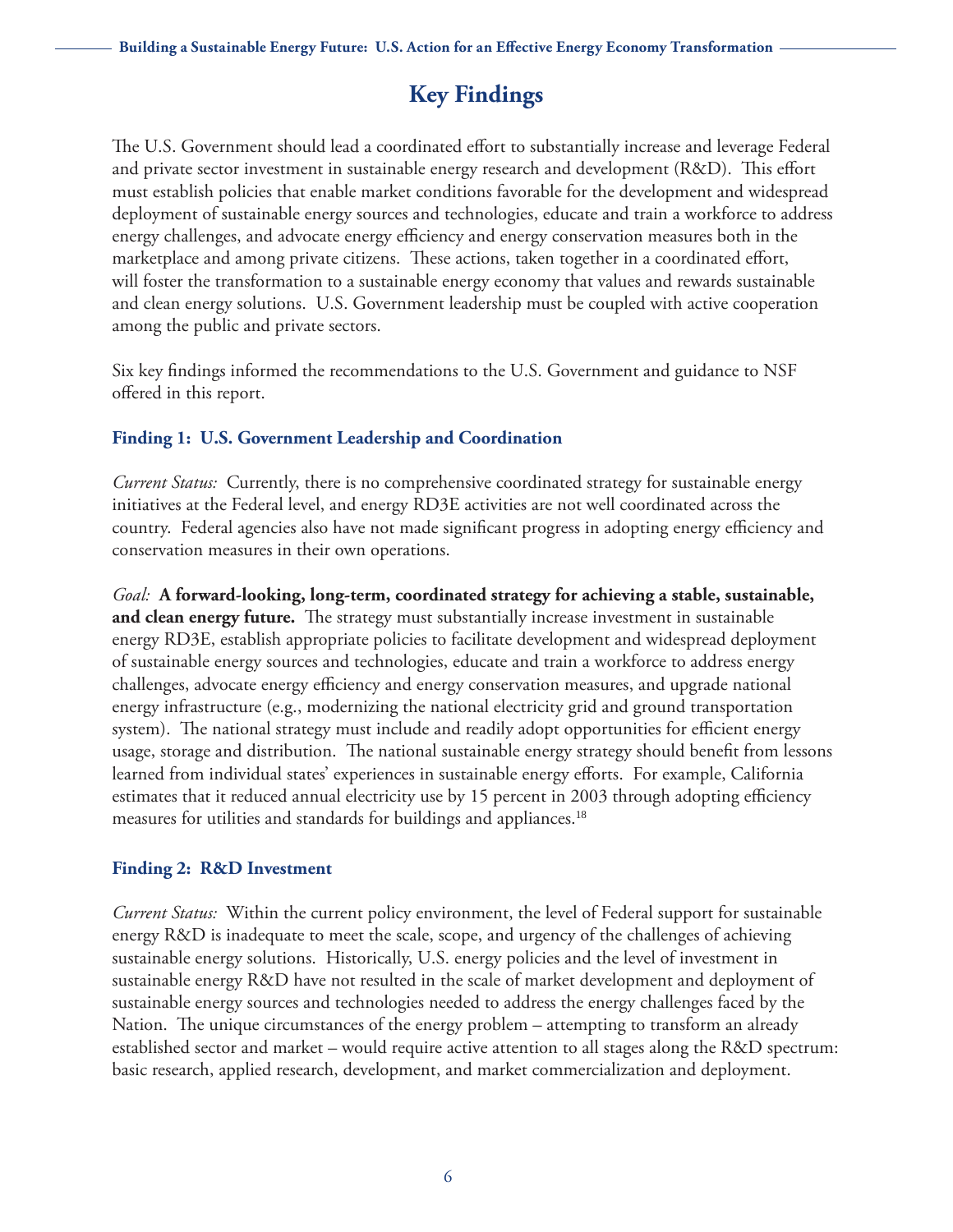As demonstrated by Yoichi Kaya<sup>19</sup> and adopted by the IPCC,<sup>20</sup> the "Kaya Identity" relates carbon emissions to gross domestic product (GDP), energy intensity (energy per unit GDP), and carbon intensity (carbon emissions per unit energy).<sup>21</sup> Nations have aspired to reduce carbon emissions by reducing energy intensity and/or carbon intensity through changes in policy, but a balanced portfolio of policies and R&D is needed to minimize the likely negative impacts on GDP characteristic of either approach alone.

*Goal:* **Substantial and continuous investment in sustainable energy R&D.** Such investment requires attention to both basic and applied research – to facilitate basic discovery and development of new processes and materials<sup>22</sup> – and to bring sustainable energy technologies to the marketplace. This approach is absolutely critical to achieving innovation and widespread deployment of sustainable energy technologies.

Federal investment in energy research should be substantially increased and applied to a wide range of energy sources and solutions, in order to have informed decision-making. Areas of research that require immediate attention include, but are not limited to: energy efficiency; energy storage; ecosystem impacts of energy technologies; established sustainable energy sources, such as wind, solar, hydro, and biomass; enhanced geothermal systems; cellulosic biofuel production; smart transmission grids; and ocean/kinetic power. These research areas all have tremendous potential, but are currently in various stages of technical maturity.

## **Finding 3: Policy Development**

*Current Status:* The U.S. energy economy is carbon-intensive and does not adequately value the environment as a public good. Capital-intensive energy infrastructure technologies have long lifetimes, ranging from 20 to 100 years, making them subject to both technological and institutional "lock-in" (i.e., conditions that favor existing technologies over new technologies).

*Goal:* **Energy policies that facilitate the development and deployment of sustainable energy technologies and are established and evaluated through the use of social and behavioral research.** These measures should encourage long-term commitment to substantial private sector investment in sustainable energy R&D, facilitate widespread adoption of new energy technologies, and value the attributes of sustainable energy usage. Adoption of new energy technologies should be facilitated, not restrained, by effective energy policy.

## **Finding 4: Energy Education and Workforce**

*Current Status:* As part of a broader national crisis in science and math education, institutions of higher education and the public and private sectors are struggling to train and retain talented specialists in energy research and skilled technicians in energy-related specialties.<sup>23</sup> This need will only grow as more energy professionals and technicians are required and as new professions emerge as a result of investment in sustainable energy.

*Goal:* **Human capital development in the sustainable energy sector that is vital to the discovery of sustainable energy solutions, as well as to the achievement and maintenance of a sustainable energy economy.** Increased efforts are needed in education and workforce development related to sustainable energy RD3E. These efforts include ensuring the U.S. education system addresses the technologies of today and the skills required in the future.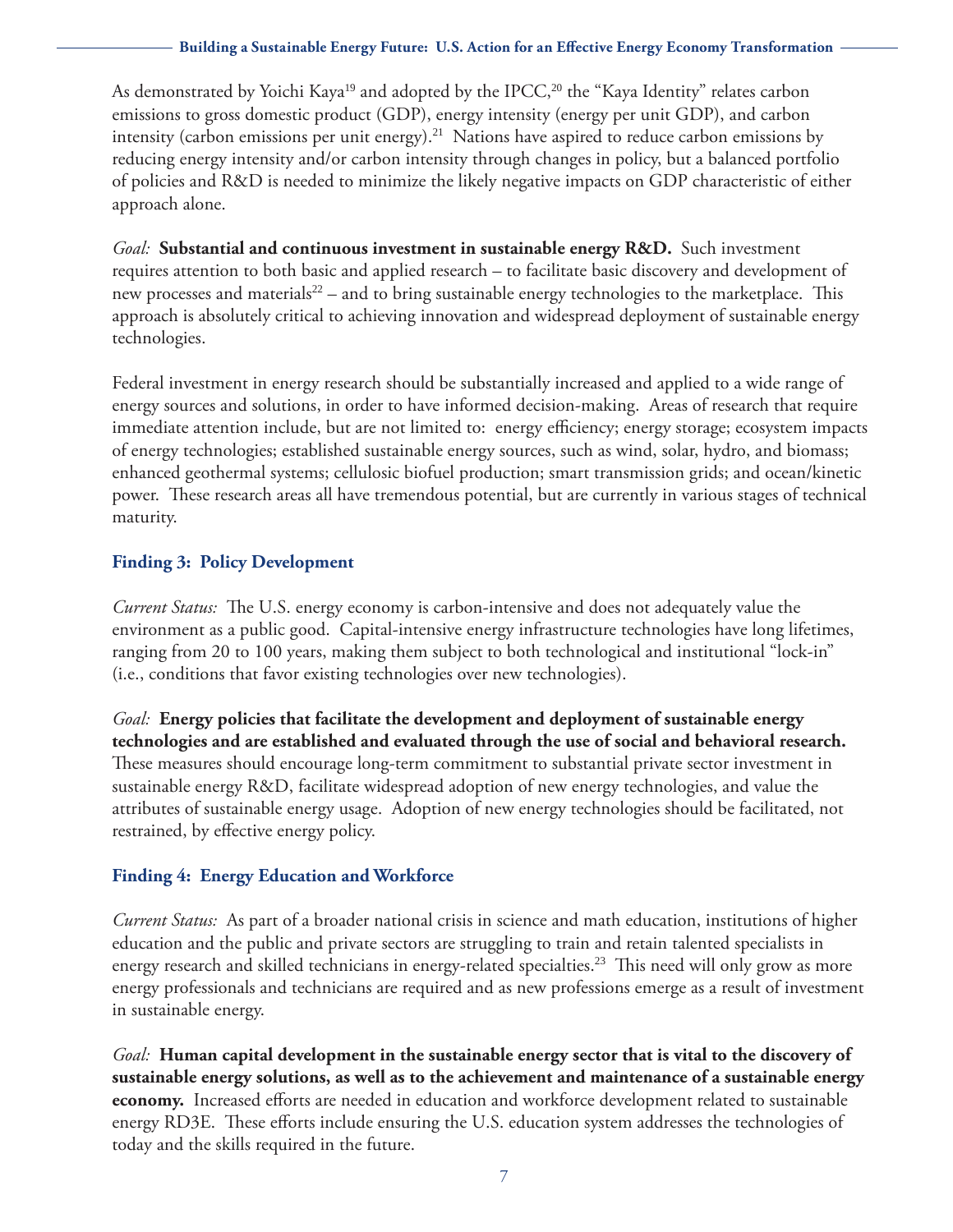#### **Finding 5: Global Cooperation**

*Current Status:* Currently, no coordinated strategy exists among U.S. Federal agencies for international involvement in sustainable energy research, development, and deployment. This limited international engagement and collaboration inhibits progress toward critical multilateral and bilateral actions to cooperate on sustainable energy solutions. Further, the experiences of foreign countries engaged in sustainable energy initiatives can offer important guidance to the United States,<sup>24</sup> and it is vital for the Nation to actively collaborate with those other countries in sustainable energy RD3E where possible.

*Goal:* **A coordinated strategy for international involvement in sustainable energy research, development, and deployment involving active engagement and collaboration with industry in both developed and developing countries.** Early engagement, direct involvement, and active dialogue are essential for ensuring international cooperation, mutual innovation, and progress in sustainable energy. It is particularly important to encourage stakeholders in developing countries to advocate for sustainable energy, to lead in developing and deploying technologies, and to create pathways for global deployment.

#### **Finding 6: Energy Awareness and Action**

*Current Status:* Strong public consensus and support for sustainable energy actions are needed to achieve a national transformation to a sustainable energy economy.<sup>25</sup> While there is much publicly accessible information about energy issues, greater public awareness and recognition of the urgent need for sustainable energy solutions are essential to appropriately inform and motivate environmentally responsible consumer decisions and behaviors.

*Goal:* **National public awareness of sustainable energy solutions and education regarding energy consumption, and energy efficiency are needed along with strategic engagement with the public to motivate appropriate individual consumer action.** Such a goal would include widespread dissemination of accurate information and guidance on various energy issues, such as the importance of transitioning from using fossil fuels to using sustainable energy sources, as well as innovative efforts to engage the public in ways that will effectively motivate action.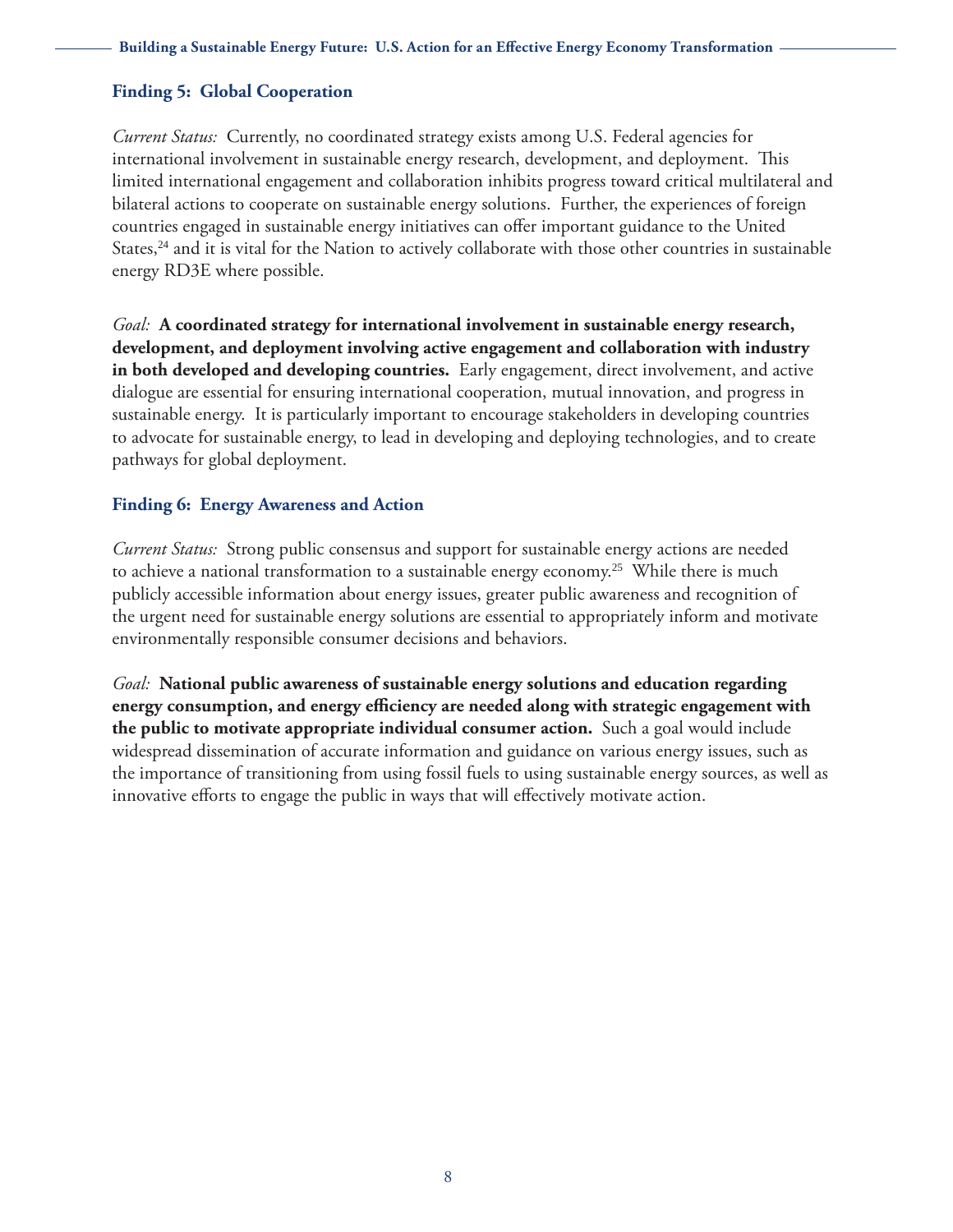## **Recommendations to the U.S. Government**

The future prosperity and economic progress of the United States depend significantly on developing a nationally coordinated long-term strategy to transform toward a stable and sustainable energy economy. This transformation must be achieved in a sufficiently timely manner to reduce prospective greenhouse gas impacts and U.S. dependence on foreign sources of energy. The Board makes the following overarching priority recommendation:

#### *Priority Recommendation*

**The U.S. Government should develop, clearly define, and lead a nationally coordinated research, development, demonstration, deployment, and education (RD3E) strategy to transform the U.S. energy system to a sustainable energy economy that is far less carbon intensive.**

This strategy must include clearly defined science and engineering research and education objectives that prioritize national security, economic growth, and environmental stewardship. Enacting this strategy requires U.S. Government action on the following recommendations:

## **Recommendation 1:** *Lead a Coordinated RD3E Strategy in Sustainable Energy*

#### *Establish a leadership body to coordinate all Federal activities in sustainable energy*

- Establish a Presidential Sustainable Energy Council to champion the transformation of the national energy economy and lead an interagency working group to implement sustainable energy goals. This Council should be under the direction of the Executive Office of the President.
- Set, through this new council, a clear national strategy and objectives in sustainable energy, and require cross-agency coordination in all related activities. Federal agency coordination is demonstrated in a new collaborative initiative by NSF and the U.S. Department of Energy (DOE), Regaining our Energy Science and Engineering Edge (RE-ENERGYSE), which focuses on preparing students for careers related to research and education on clean energy.
- Conduct, through this new council, "systems-level" analyses of U.S. energy systems (e.g., next-generation ground transportation, next-generation utility studies).<sup>26</sup>

## *Provide a leading example by adopting sustainable energy measures and analyses throughout the U.S. Government*

- Encourage all Federal agencies to become exemplars for deploying sustainable energy technologies. These practices should be adopted throughout the U.S. Government supply chain. Increased use of sustainable energy technologies (e.g., in heating and lighting, industrial power, transportation, and information and communications technologies) that can displace technologies with greater energy consumption by Federal agencies and government contractors will generate significant demand and stimulate increased commercial development and deployment.
- Support implementation of Federal and state efficiency policies, including the support of national efficiency standards for buildings, equipment, and appliances.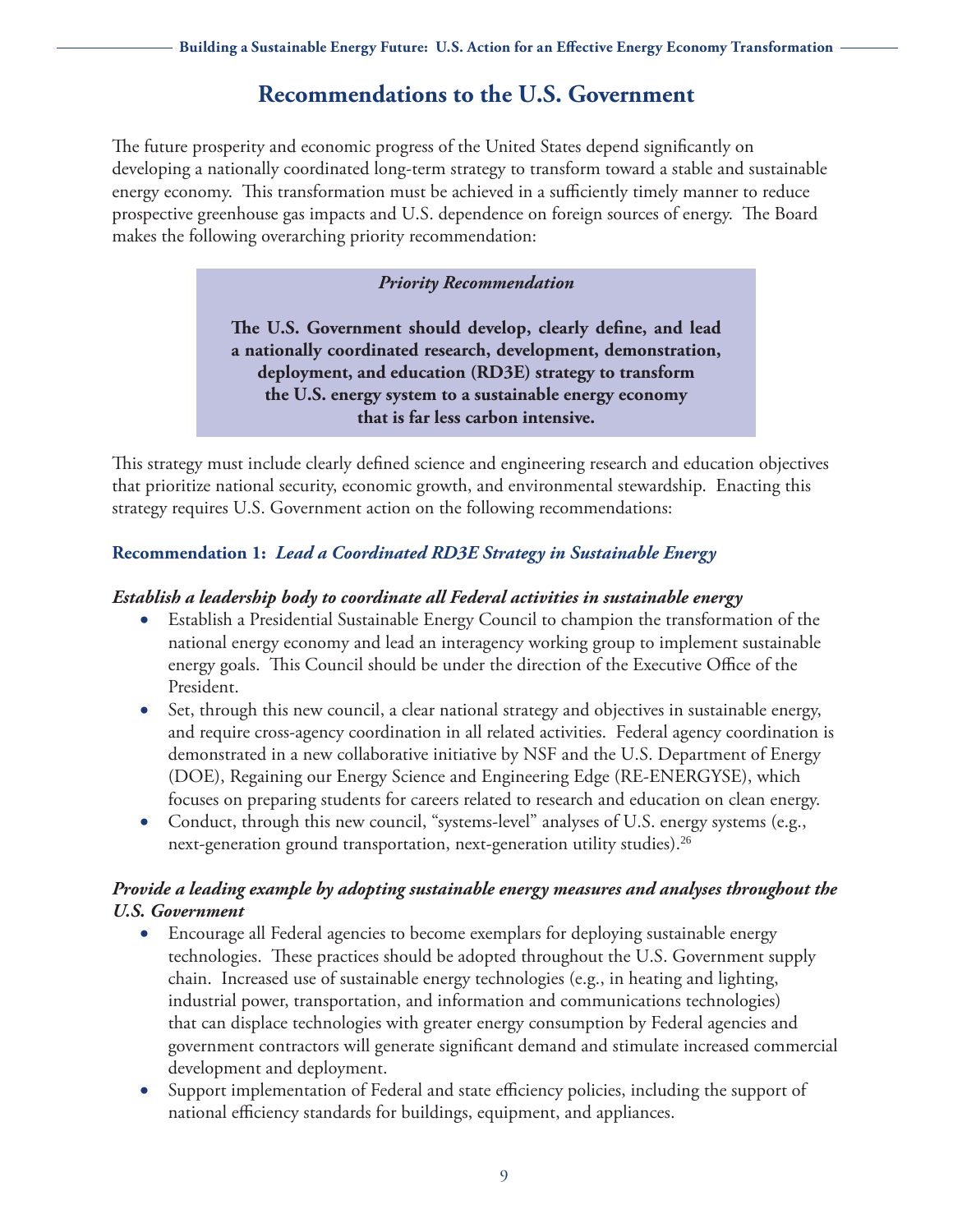• Incorporate life cycle and cost-benefit analyses into Federal agency program planning and evaluation of their energy usage. These analyses should consider all energy technologies, applications, and systems, as well as take into account key sustainability metrics in areas, such as greenhouse gas emissions, water consumption, and soil fertility.

### *Organize and coordinate energy RD3E activities across the country to link fundamental scientific discoveries with technological innovation*

- Accelerate critical knowledge transfer between stakeholders (e.g., Federal and state governments, academic institutions, industry, and national laboratories) for the invention and commercialization of new sustainable energy technologies, applications, and processes. Interdisciplinary, multi-institutional, university-industry collaborative research centers can help to successfully promote technology transfer.
- • Foster public and private partnerships to pursue transformative, applications-oriented research among multiple stakeholders and communities. These public-private partnerships will collaboratively demonstrate the commercial viability of sustainable energy technologies and work to encourage deployment of new technologies in markets.

#### **Recommendation 2:** *Boost R&D Investment*

#### *Increase Federal investment in sustainable energy R&D*

- Define and support a national sustainable energy R&D program at a greatly increased and appropriate scale to meet sustainable energy technological and deployment challenges necessary to reduce energy intensity and carbon intensity in a timely manner. The R&D program should address system resiliency to energy supply and transmission disruptions, accommodate base-load demands through energy supply and storage systems, support a balance of centralized and distributed energy generation systems, and favor long-term strategies that demonstrate significant return on investment.
- Ensure long-term stability for Federal energy research, development, demonstration, and deployment by creating a Clean Energy Fund. This funding mechanism must be administered in a manner that facilitates transformative market concepts and does not simply reinforce the status quo. The Clean Energy Fund should guarantee long-term funding and commitment to support the rapid commercialization of competitive and innovative sustainable energy technologies, applications, and systems. The Clean Energy Fund will be particularly useful in supporting large-scale, long-term development and demonstration initiatives.
- Support a range of sustainable energy alternatives, their enabling infrastructure, and their effective demonstration and deployment. Funding should support investigation into a wide range of sustainable energy RD3E topics, including, but not limited to:
	- Advanced, sustainable nuclear power (fission and fusion);
	- Alternative vehicles and transportation technologies;
	- Basic science and engineering research that feeds into applied energy technologies;
	- Behavioral sciences related to energy consumption;
	- Carbon capture, sequestration, and utilization;
	- Economic models and assessments related to sustainable energy;
	- Energy efficiency technologies at all levels of generation, transmission, distribution and consumption;
	- Energy storage;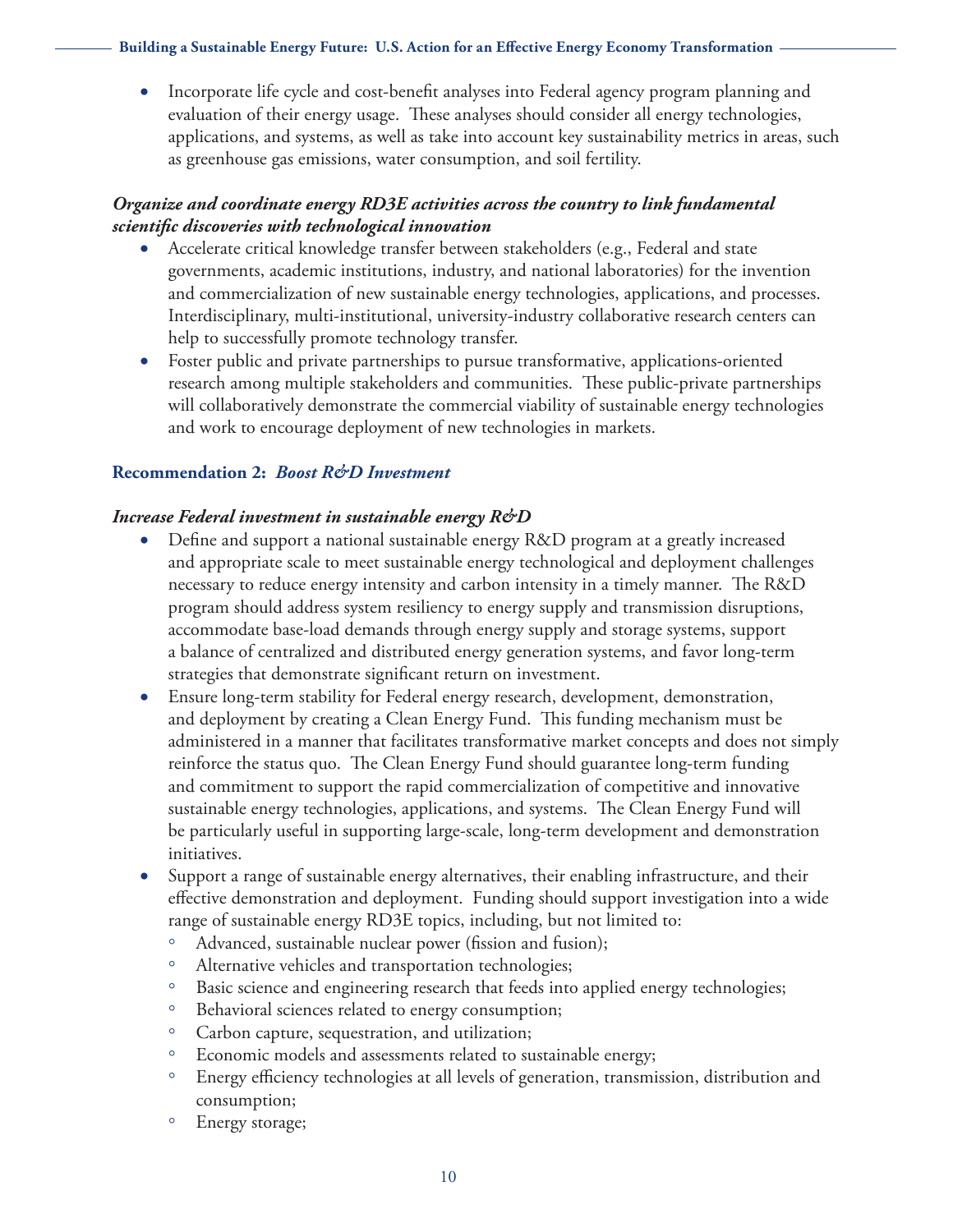- Information and communications technologies that can help conserve energy and/or use it more efficiently, such as broadband cyberinfrastructure;
- Renewable energy supply technologies (e.g., solar, wind, geothermal, hydroelectric, biomass/biofuels, kinetic, tidal, wave, ocean thermal technologies);
- Smart grid;
- "Systems" approaches to large-scale sustainability solutions, including full life cycle analyses of energy systems (e.g., advanced fossil-fuel technologies and biomass-derived fuels); and
- Zero-energy buildings.
- Support and apply basic science research related to the climate system, climate change, and the carbon cycle.

## *Facilitate innovation by encouraging investment in research and commercialization of sustainable energy technologies across all economic sectors*

- Encourage strategic public-private partnerships in sustainable energy basic and applied research. These partnerships should involve Federal and state governments, science and technology centers, academic institutions, industry, and other energy stakeholders.
- Understand the perspectives of non-Federal stakeholders (e.g., state and local governments, public utilities, and industry), and actively strengthen their involvement in a nationally coordinated sustainable energy RD3E strategy.

## **Recommendation 3:** *Facilitate Essential Policies*

## *Consider stable policies that facilitate discovery, development, deployment, and commercialization of sustainable energy technologies*

- Adopt national targets for reducing carbon dioxide and other greenhouse gas emissions based upon scientific findings about carbon-intensity reduction strategies.
- Encourage all states to create a goal-oriented renewable portfolio standard (RPS) and work with states that are already implementing such standards to consider them in the national strategy. Consider implementing a national RPS that focuses on the goals for a sustainable energy future, in order to encourage the development and commercialization of a broad range of sustainable energy technologies and solutions, instead of one that selects energy technologies and sources.
- Encourage the establishment of aggressive Corporate Average Fuel Economy standards for vehicles.<sup>27</sup>
- Encourage the establishment of national energy-efficiency standards for buildings, equipment, and appliances.<sup>28</sup> These standards should be periodically updated as new energy efficient technologies are developed and deployed from basic and applied research.
- Create incentives for U.S. businesses and state and local governments to adopt sustainable business practices. For example, programs analogous to the Malcolm Baldrige National Quality Award managed by the National Institute of Standards and Technology should be considered to recognize businesses and states that demonstrate leadership in sustainability.
- Establish clear guidelines and policies that accelerate the retirement of older infrastructure that does not meet current environmental standards. These U.S. government-wide guidelines should reflect science and engineering research outcomes.
- Work with states to harmonize state and Federal Renewable Fuels Standard (RFS) rules<sup>29</sup> and understand the implications of life cycle analyses for qualifying fuels.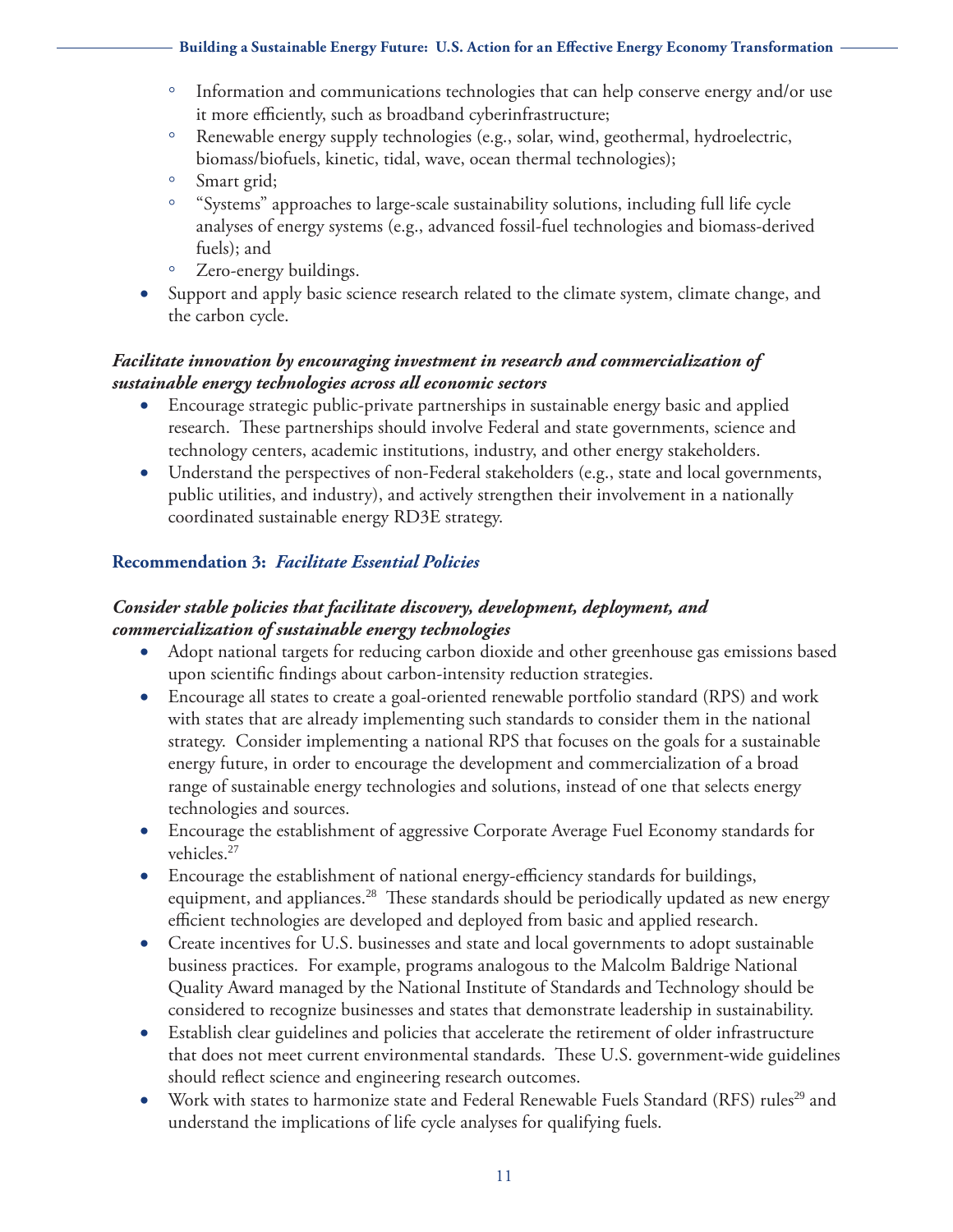- Establish financial mechanisms and/or incentives that appropriately reflect the impact of greenhouse gas emissions (e.g., carbon dioxide) and are informed by basic and applied research.
- Understand the explicit and implicit subsidies of current energy technologies that impede conversion to the use of sustainable energy sources. Actively work to establish research-based strategies that encourage greater market deployment of sustainable energy technologies.

#### *Accelerate adoption and commercialization of sustainable energy technologies*

- Stimulate the investment environment for sustainable energy technologies with incentives that are predictable over time (e.g., Investment Tax Credit,<sup>30</sup> Production Tax Credit).
- Fast-track establishment of a "Clean Energy Fund," as described in Recommendation 2.

## **Recommendation 4:** *Support Education and Workforce Development*

## *Bolster science and technology education related to sustainable energy at all levels*

- Support efforts to include sustainable energy as an area of focus in science standards, assessments, and instructional materials in grades K-12.
- Support efforts to prepare and enhance teachers in grades K-12 in sustainable energy topics.
- Create new and strengthen existing programs in sustainable energy research and education at the undergraduate, graduate, and doctoral levels.

## *Bolster workforce training in sustainable energy-related fields*

- Create and strengthen Federal government programs to develop, and train a sustainable energy workforce capable of functioning in interdisciplinary energy fields.<sup>31</sup>
- Support technical training programs in energy-related fields at national laboratories, community colleges, and undergraduate institutions.

## **Recommendation 5:** *Lead Globally*

### *Engage in global cooperation for sustainable energy strategies*

- Actively participate in international efforts to strengthen global environmental stewardship, and to develop and deploy sustainable energy technologies.<sup>32</sup> For example, the United States should collaborate with other countries, especially developing countries, to encourage the adoption of sustainable energy technologies with low/zero carbon dioxide emissions. The United States should also learn from ideas and technologies developed in other countries that are further advanced in areas of sustainable energy RD3E as part of its global collaborative efforts.
- Provide leadership in defining and implementing policy, technology cooperation, and fiscal mechanisms to adequately address the magnitude of the global energy challenge.

### *Reduce barriers to cross-national collaboration in sustainable energy-related research*

- Promote policies with other countries that protect intellectual property rights while stimulating sustainable innovation.
- Foster greater opportunities for international exchanges of scientists and engineers. In part, more collaboration could occur if certain constraints can be overcome in issuing foreignnational (H-1B) visas.<sup>33</sup>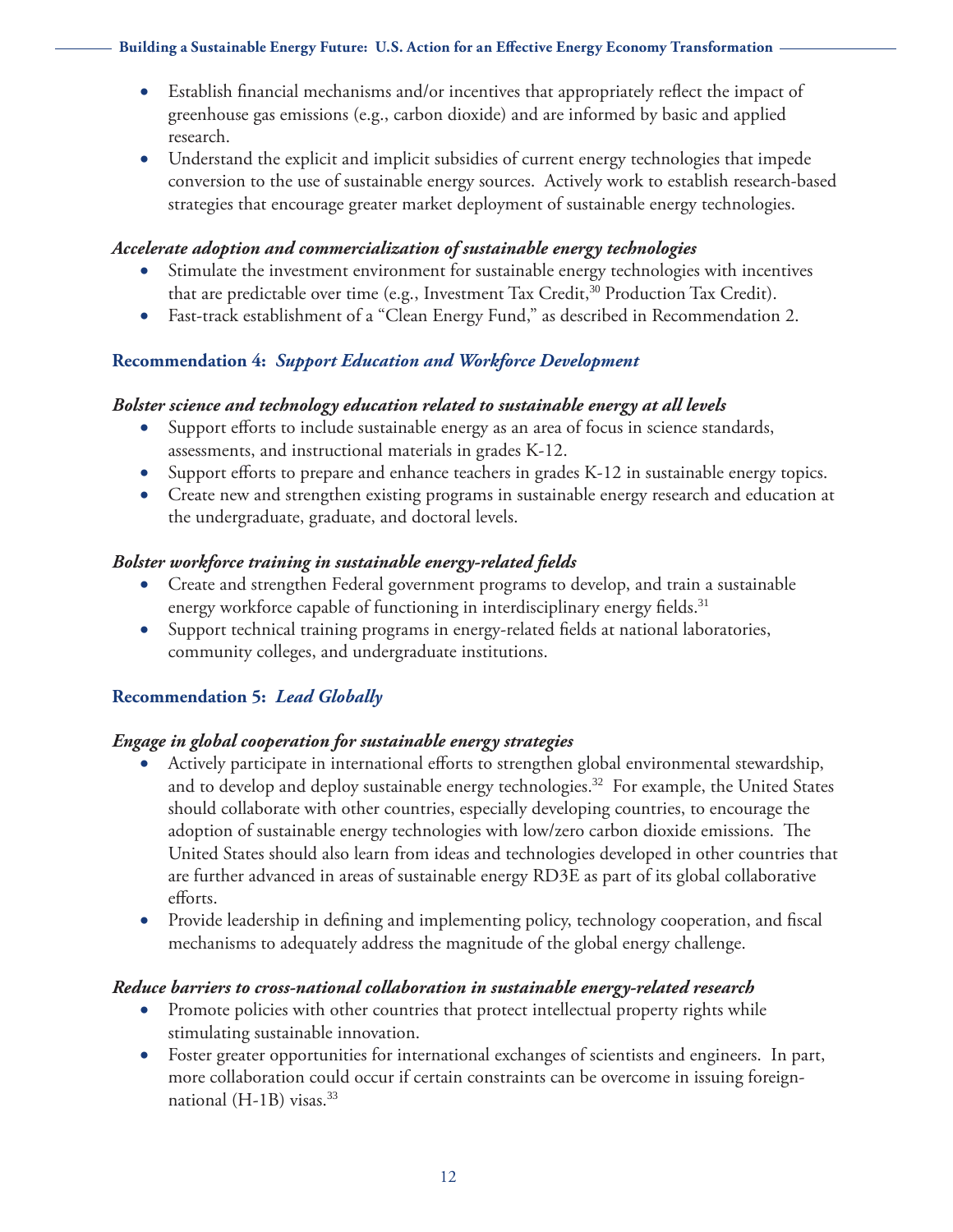• Work with developing countries to facilitate knowledge transfer in energy technologies and adoption of advanced energy technologies suited to local environments.

#### **Recommendation 6:** *Promote Public Awareness and Action*

### *Inform consumers and motivate the public to actively seek out, invest in, and implement energysaving practices and technologies*

- Create and support a multi-pronged, integrated energy efficiency and conservation strategy to encourage consumer adoption of available, cost-effective, and energy-efficient technologies. This integrated strategy should build on social, behavioral, and educational research to promote informed and timely consumer action; an effective strategy will require a combination of science-based policies, institutional changes, and improved communication and information quality.
- Provide accurate, easily accessible information on the life cycle impacts of energy choices to consumers to inform and motivate the public to actively seek out, invest in, and implement energy-saving practices and technologies.34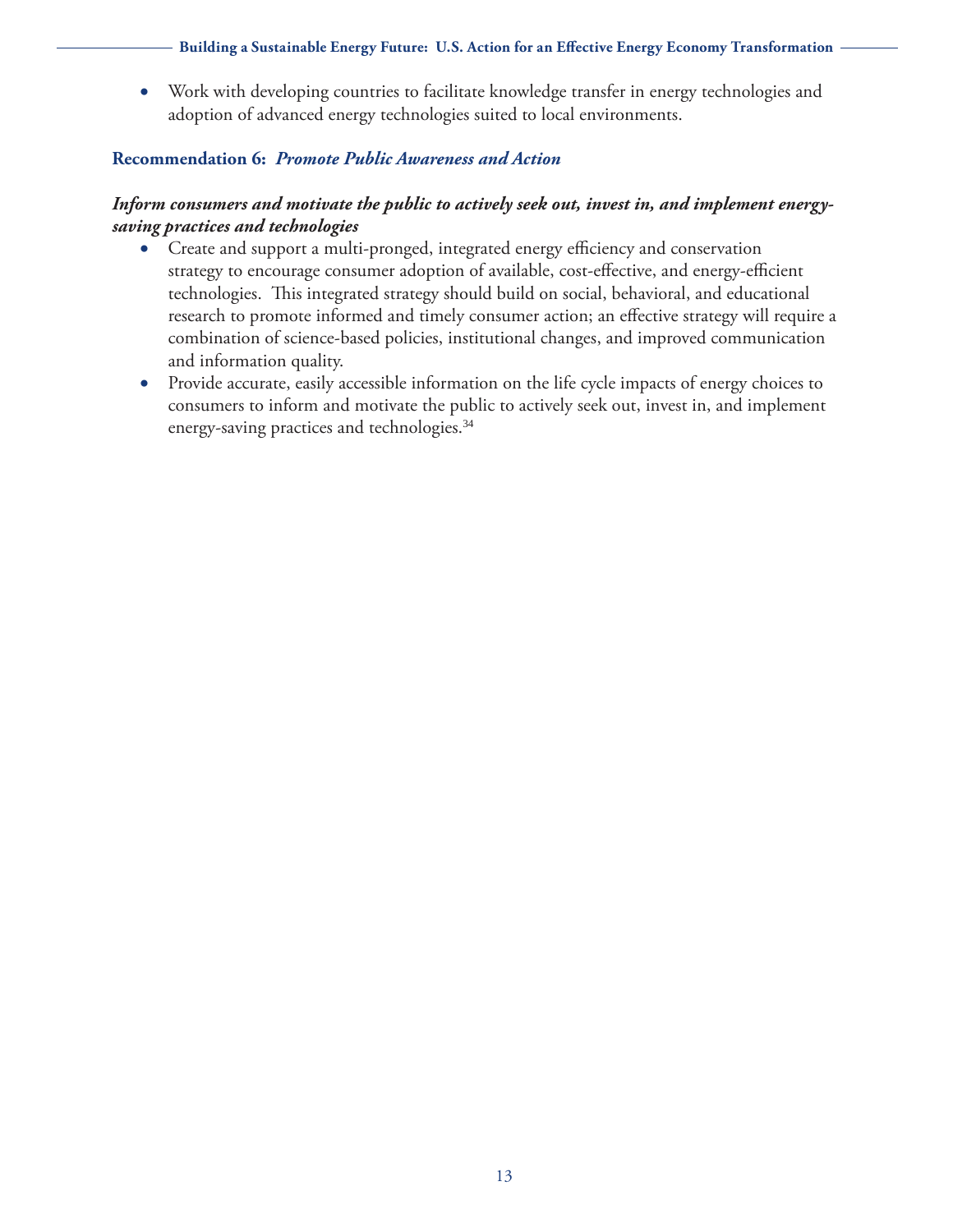# **Guidance for the National Science Foundation**

In support of a nationally coordinated sustainable energy RD3E strategy, the Board offers the following primary guidance for NSF:

#### *Priority Guidance for NSF*

**The National Science Foundation (NSF) should continue to increase emphasis on innovation in sustainable energy technologies and education as a top priority.**

As components of this overarching NSF guidance, the Board offers the following specific guidance to NSF:

### **Guidance 1:** *Coordinate and Enhance Sustainable Energy Activities*

- Collaborate with other Federal agencies through a newly formed interagency working group on sustainable energy under the aegis of the Presidential Sustainable Energy Council, in accordance with Recommendation 1. The new NSF and DOE collaborative initiative RE-ENERGYSE is an example of cross-agency collaboration.<sup>35</sup>
- Contribute to the entire range of national sustainable energy RD3E investment areas through NSF-supported research, education, and infrastructure programs.
- Integrate energy efficiency measures throughout NSF headquarters to serve as an exemplar of building efficiency. NSF headquarters should demonstrate the U.S. Government's commitment to sustainability and the environment.

#### **Guidance 2:** *Strengthen Systems Approaches in Research Programs*

- Develop and strengthen interdisciplinary "systems" approaches for research programs that focus on basic science, environmental, social, and economic issues in a sustainable energy economy. Examples of systems approaches that could be applied to the sustainable energy economy include the use of ecosystem life cycle and whole-system analyses; consumer behavior information; and economic net value of technologies, applications, and systems.
- Enhance interdisciplinary research programs that develop environmental accounting techniques that can utilize both biophysical and economic values in parallel.
- Fund innovative science and engineering research on reducing energy and carbon intensity while minimizing the negative effects on GDP.

### **Guidance 3:** *Strengthen Science and Engineering Partnerships*

- Support science and engineering partnerships for building clean and sustainable energy initiatives among states, universities, and the private sector. International entities should be an essential part of many of these partnerships.
- Consider expanding NSF centers programs that focus on energy topics and foster successful public-private partnerships.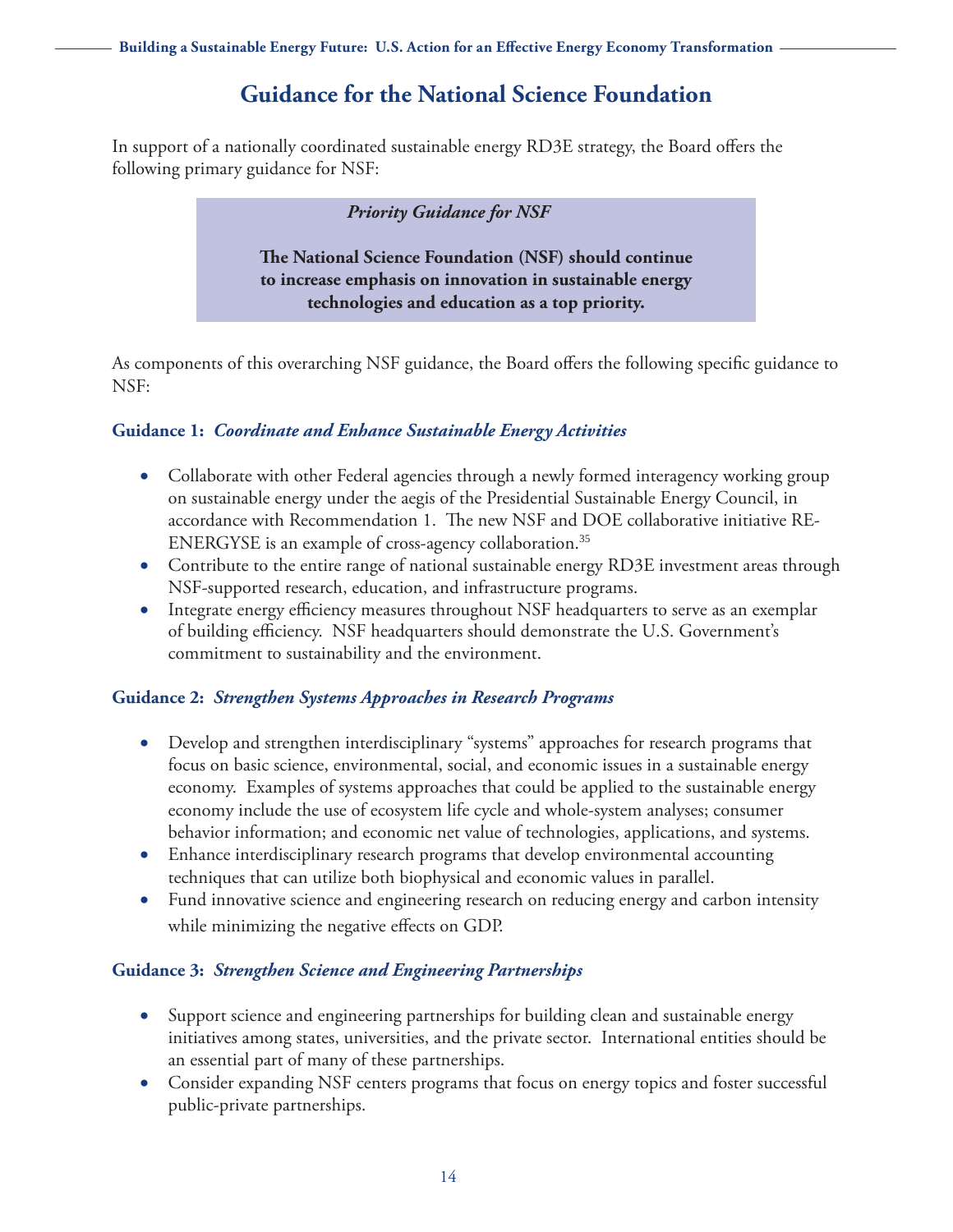### **Guidance 4:** *Support Education and Workforce Development*

- Create new and strengthen existing programs to prepare and enhance students, researchers, and technicians for a sustainable energy workforce. These programs should involve multidisciplinary and interdisciplinary curricula and experiences, for example:
	- Special training grants for beginning researchers in sustainable energy fields within the existing NSF Faculty Early Career Development Program; and
	- Special emphasis on sustainable energy for programs within the Research Experience for Undergraduates program; Integrative Graduate Education and Research Traineeship program; Advanced Technological Education program; or Course, Curriculum, and Laboratory Improvement program.
- Promote interest in science and energy fields during K–12 education by supporting the development and dissemination of programs and curricula designed to teach students about energy, the environment, and related economic issues.
- Support, in conjunction with other Federal agencies, technical education programs in community colleges and undergraduate institutions that include support for science and engineering teachers, technicians, and professional development activities.

## **Guidance 5:** *Collaborate Internationally*

• Encourage international collaboration in sustainable energy RD3E through the NSF Office of International Science and Engineering and through partnerships with the U.S. Agency for International Development.

### **Guidance 6:** *Promote Public Awareness and Action*

• Foster societal literacy and encourage efficient and effective use of energy by enhancing existing programs and by developing new sustainable energy education programs for students, NSF-funded researchers, and the public. Examples of NSF programs that could be enhanced to include a focus on sustainable energy are Innovative Technology Experiences for Students and Teachers, Informal Science Education, and Discovery Research K-12.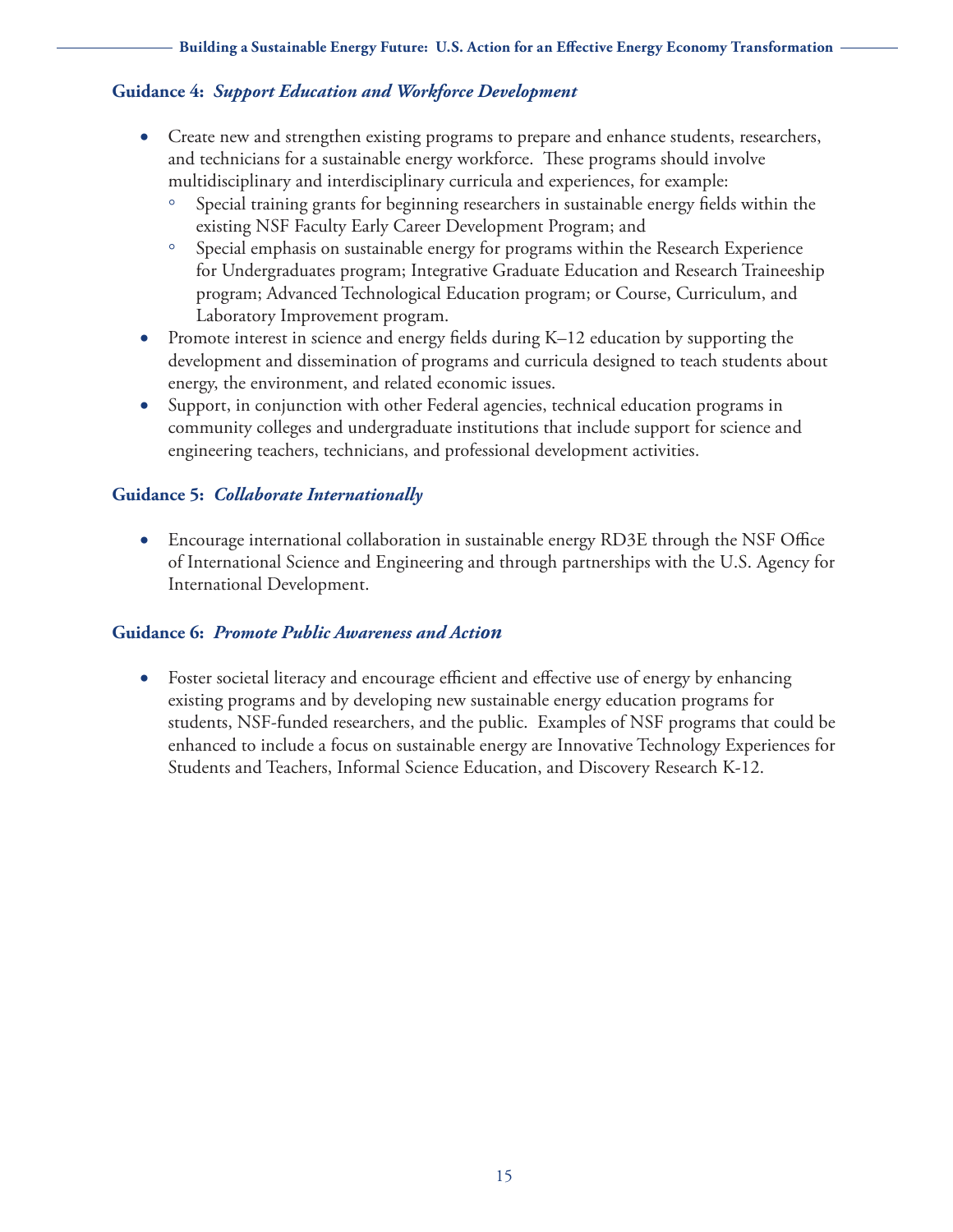## **Conclusion**

The scope and urgency of the sustainable energy challenge requires immediate and robust U.S. and global commitment. This commitment is necessary to effectively transform the current U.S. economy to a sustainable energy economy. Such a transformation will help promote energy independence, foster future economic prosperity and ensure stewardship and continued vitality of the environment. The United States can promote a sustainable energy economy through creation of a nationally coordinated sustainable energy RD3E strategy. This strategy would provide Federal leadership and coordination, boost public and private investment in sustainable energy RD3E, construct essential policies to facilitate innovation in sustainable energy, build human capital, engage in international cooperation, and promote public awareness and action.

This report reflects a concerted effort by the Board, colleagues, and stakeholders throughout the Federal, private, academic, and nonprofit sectors to address the challenges and opportunities for sustainable energy in the 21st century. The recommendations offered to the U.S. Government strive to promote leadership and coordinated efforts to move toward a sustainable energy economy. In addition, the Board offers guidance for NSF that aims to prioritize innovation in sustainable energy, by supporting sustainable energy RD3E that leads to the development and deployment of viable sustainable energy technologies. With resolve and invigorated initiative, the United States is positioned to successfully build and support a sustainable energy future.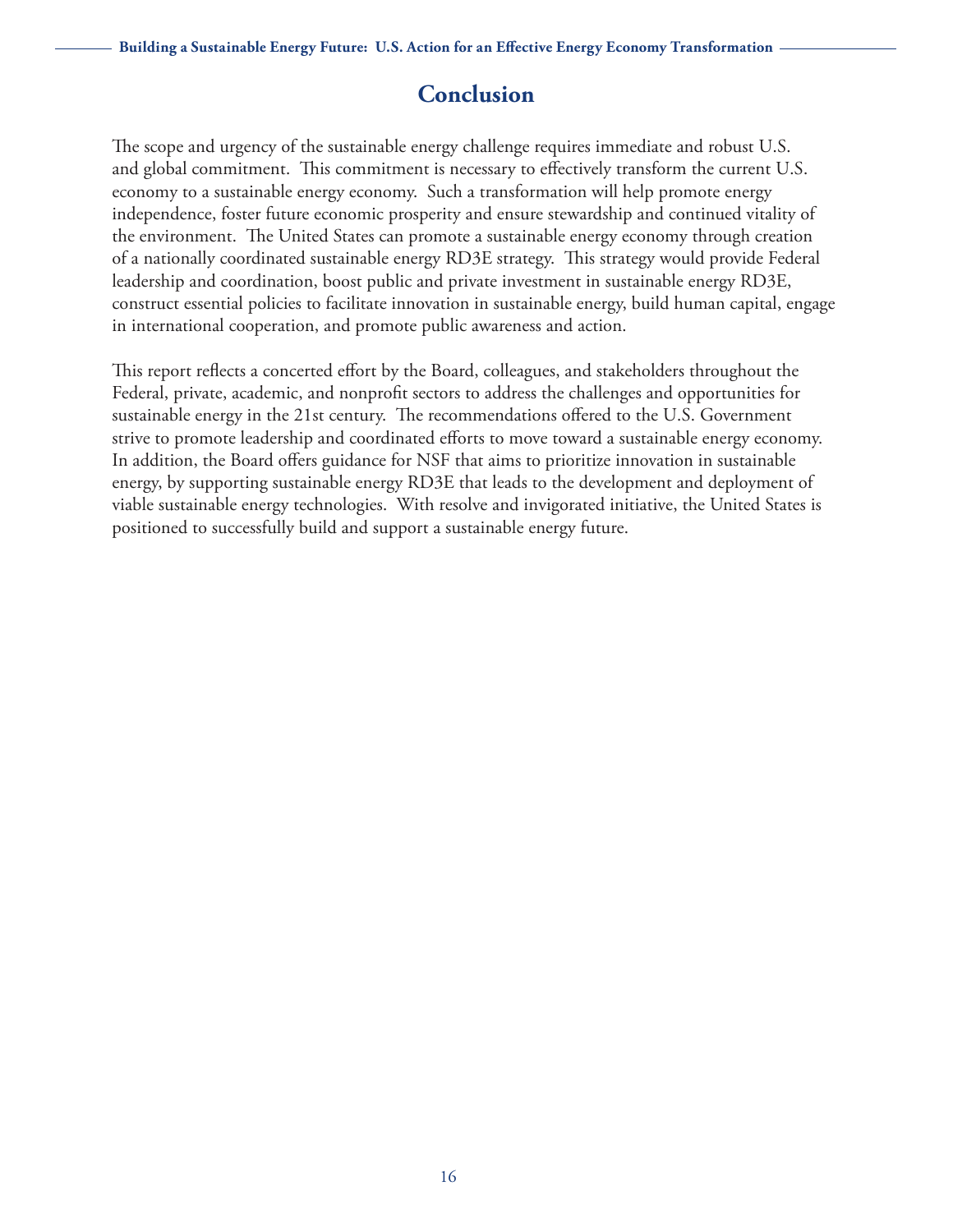## **Endnotes**

1 The Energy Information Administration defines carbon intensity as: "The amount of carbon by weight emitted per unit of energy consumed. A common measure of carbon intensity is weight of carbon per British thermal unit (Btu) of energy. When there is only one fossil fuel under consideration, the carbon intensity and the emissions coefficient are identical. When there are several fuels, carbon intensity is based on their combined emissions coefficients weighted by their energy consumption levels." Available online at: *[http://www.eia.doe.gov/glossary/glossary\\_c.htm](http://www.eia.doe.gov/glossary/glossary_c.htm)*. Energy intensity is the energy per unit of gross domestic product. Reductions in energy and carbon intensity factor into reducing carbon emissions.

2 The definition of "sustainability" used in this report is derived from the definition of "sustainable development" in the 1987 report of the United Nations World Commission on Environment and Development.

3 U.S. Department of Energy, Energy Information Agency. *Annual Energy Review 2007*, DOE/EIA-0384(2007). (Washington, DC: U.S. Department of Energy, June 2008).

4 U.S. Department of Energy, Basic Energy Sciences Advisory Committee. *New Science for a Secure and Sustainable Energy Future*. (Washington, DC: U.S. Department of Energy, December 2008).

5 U.S. Department of Energy, Energy Information Administration. *Annual Energy Review 2007*, DOE/ EIA-0384(2007). (Washington, DC: U.S. Department of Energy, June 2008).

6 U.S. Department of Energy, Energy Information Administration. *Renewable Energy Consumption and Electricity Preliminary 2007 Statistics*. (Washington, DC: U.S. Department of Energy, May 2008). Available online at: *[http://www.eia.doe.gov/cneaf/alternate/page/renew\\_energy\\_consump/rea\\_prereport.html](http://www.eia.doe.gov/cneaf/alternate/page/renew_energy_consump/rea_prereport.html)*.

7 For further information about U.S. energy supply, see Appendix A.

8 U.S. Department of Energy, Energy Information Agency. *Annual Energy Review 2007*, DOE/EIA-0384(2007). (Washington, DC: U.S. Department of Energy, June 2008).

9 Ibid.

<sup>10</sup> For further information about U.S. energy consumption, see Appendix A.

11 U.S. Department of Energy, Energy Information Agency. *Annual Energy Review 2007*, DOE/EIA-0384(2007). (Washington, DC: U.S. Department of Energy, June 2008).

12 U.S. Department of Energy, Energy Information Administration. *How Dependent is the United States on Foreign Oil?*  (Washington, DC: U.S. Department of Energy). Available online at: *[http://tonto.eia.doe.gov/ask/crudeoil\\_faqs.asp](http://tonto.eia.doe.gov/ask/crudeoil_faqs.asp)*.

13 R.K. Pachauri and A. Reisinger, eds. *Climate Change 2007: Synthesis Report. Contribution of Working Groups I, II and III to the Fourth Assessment Report of the Intergovernmental Panel on Climate Change*. (Geneva, Switzerland: IPCC, November 2007). Available online at: *<http://www.ipcc.ch/ipccreports/ar4-syr.htm>*.

14 U.S. Department of Energy, Energy Information Administration. *Emissions of Greenhouse Gases in the United States 2007*. (Washington, DC: U.S. Department of Energy, 2008). Available online at: *<http://www.eia.doe.gov/oiaf/1605/ggrpt/>*.

<sup>15</sup> The term "very likely" indicates a probability of occurrence greater than 90 percent. R.K. Pachauri and A. Reisinger, eds. *Climate Change 2007: Synthesis Report. Contribution of Working Groups I, II and III to the Fourth Assessment Report of the Intergovernmental Panel on Climate Change*. (Geneva, Switzerland: IPCC, November 2007). Available online at: *<http://www.ipcc.ch/ipccreports/ar4-syr.htm>*.

16 The Climate Group. *Smart2020: Enabling the Low Carbon Economy in the Information Age*. (London: The Climate Group, 2008).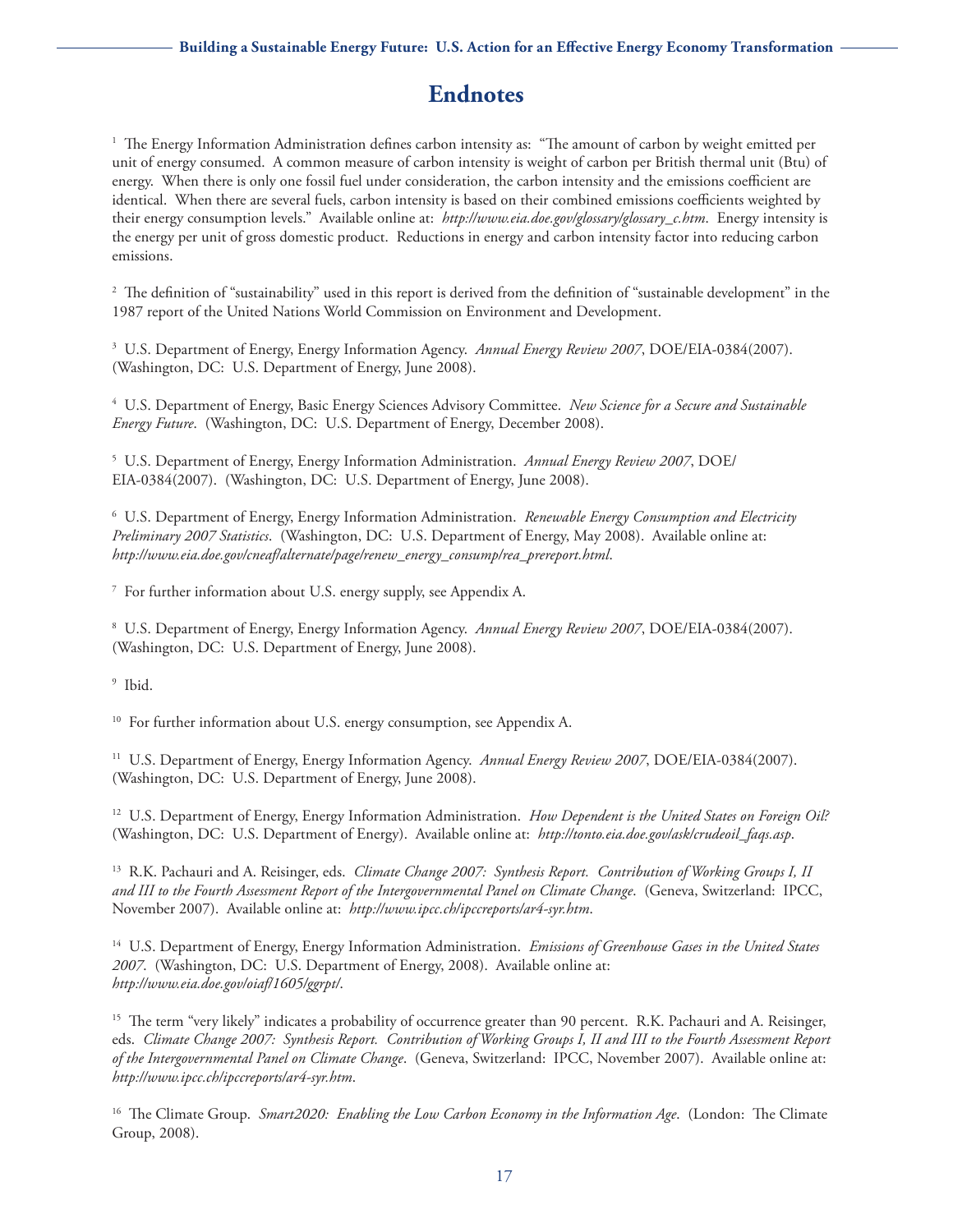$17$  Background information about the history and context of sustainable energy is included in Appendix A. Appendix B includes the charge to the Task Force. Appendixes C, D, and E describe the key topics discussed at each roundtable discussion and provide a complete list of roundtable participants.

<sup>18</sup> Mark D. Levine. "What Roles Can Federal and State Governments Play in Promoting Sustainable Energy?" Presentation to the National Science Board. (Berkeley, CA: September 4, 2008).

19 Y. Kaya and K. Yokoboi. *Environment, Energy, and Economy: Strategies for Sustainability*, presentation to the Tokyo Conference on Global Environment. (Tokyo, Japan: 1993).

20 For more information, see: *<http://www.ipcc.ch/>*.

<sup>21</sup> The Kaya Identity, developed in 1993 by Yorchi Kaya, is a mathematical equation used to calculate carbon dioxide emissions and is useful in evaluating the proposed and actual performance of decarbonization policies.

<sup>22</sup> For example, increased investment in basic research should include high-performing materials that orchestrate the seamless conversion of energy between light, electrons, and chemical bonds. U.S. Department of Energy, Basic Energy Sciences Advisory Committee. *New Science for a Secure and Sustainable Energy Future*. (Washington, DC: U.S. Department of Energy, December 2008).

<sup>23</sup> There is currently a lack of sufficient engineers to plan for future transmission infrastructure needs or to perform environmental impact analyses on new transmission lines. In Colorado, there is a 4 percent set-aside for residential solar panel installations, which people have been quick to take advantage. But once the photovoltaic arrays are installed, there is typically a considerable delay – on the order of months – before the utility can send a trained worker to convert the meter for the arrays to become operational.

<sup>24</sup> For example, the Danish government has set ambitious goals to reduce national dependence on foreign sources of energy, including pledging to double the fraction of energy consumption from renewable sources by 2025 and to reduce total energy consumption by 4 percent by 2020. Denmark has doubled the capacity of combined heat and power plants in the past 25 years, and electricity generation from renewable sources satisfied 13 percent of the total electricity demand in 2007, which is up from 3 percent in 1990. The Danish government also invests heavily in sustainable energy R&D, fostering effective partnerships with public and private research institutions. As a result, exports of energy technology increased 18 percent in 2006. Denmark, Ministry of Climate and Energy. *The Danish Example—Towards an Energy Efficient and Climate Friendly Economy*. (Copenhagen, Denmark: Ministry of Climate and Energy, April 2008). Available online at: *<http://www.ens.dk/sw12333.asp>*.

<sup>25</sup> Corresponds to Conclusion 9, "The S&T community—together with the general public—has a critical role to play in advancing sustainable energy solutions and must be effectively engaged." .InterAcademy Council. *Lighting the Way: Toward a Sustainable Energy Future*. (Amsterdam, the Netherlands: InterAcademy Council, October 2007). Available online at: *<http://www.interacademycouncil.net/?id=12161>*.

<sup>26</sup> All sustainable energy solutions need to be evaluated according to a systems-level approach in order to enable transparent and well-informed policy decisions about the use of energy sources and technologies. This approach must look across multiple technologies and across multiple end-use sectors, integrating technical feasibility with potential environmental impacts (i.e., life cycle impacts of a particular energy source or technology). In addition, this approach must consider energy consumer behavior – from businesses and institutions to private citizens – and policy feasibility from local to global levels.

<sup>27</sup> Recently, President Obama announced a new national fuel efficiency policy that requires an average fuel economy standard of 35.5 miles per gallon in 2016. This policy would surpass the Corporate Average Fuel Economy law passed by Congress in 2007 that required an average fuel economy of 35 miles per gallon by the year 2020.

<sup>28</sup> This should be accomplished in collaboration with the U.S. Green Building Council, the U.S. Environmental Protection Agency, and the U.S. Department of Energy.

<sup>29</sup> The Energy Independence and Security Act of 2007 (P.L. No: 110-140) requires an increase in the production of renewable fuels from 4 billion gallons to 36 billion gallons by 2022.